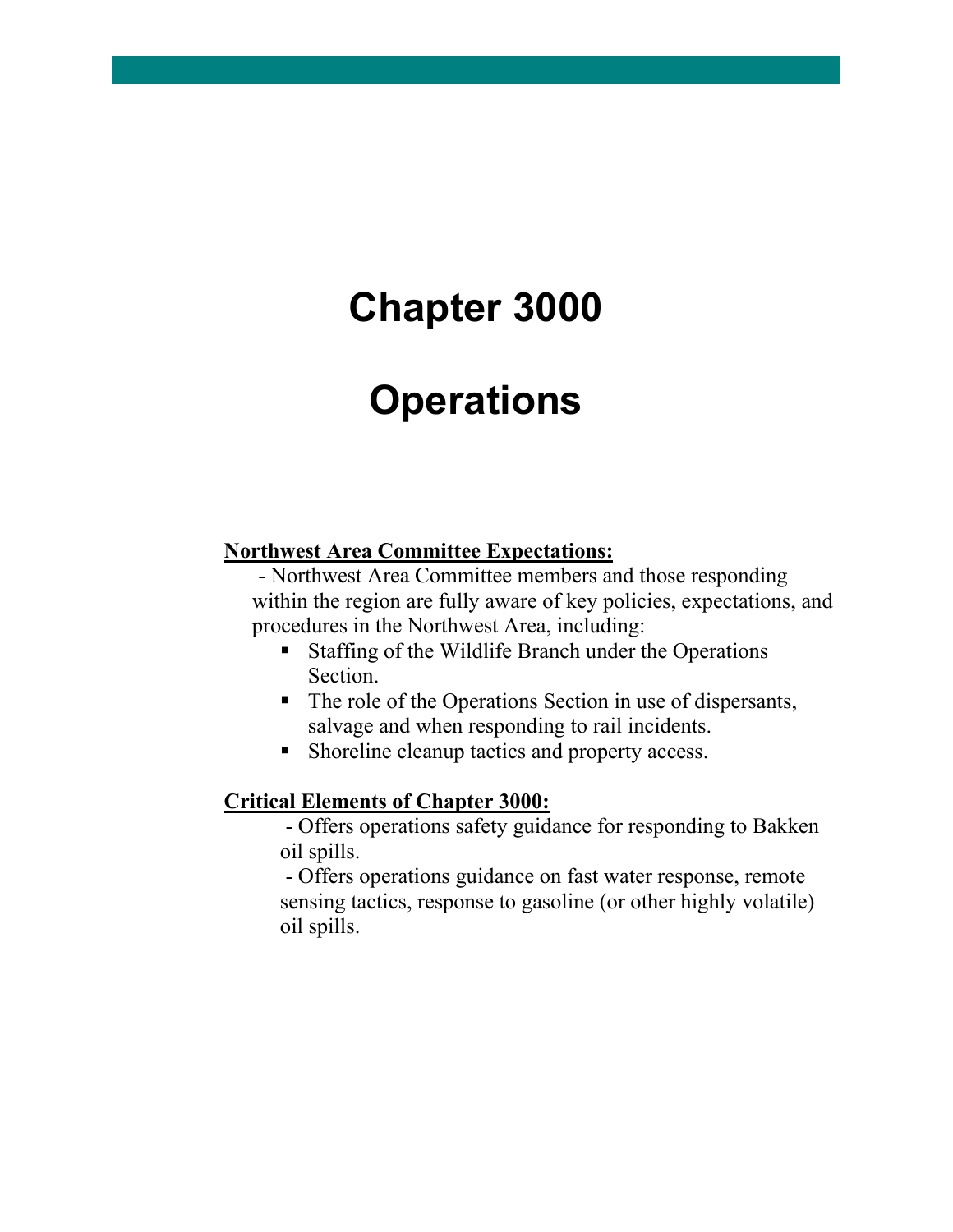# **The able of Contents**

# **Section Page**

| 3000 |      |      |                                                            |                                                            |  |
|------|------|------|------------------------------------------------------------|------------------------------------------------------------|--|
|      | 3100 |      |                                                            |                                                            |  |
|      |      | 3101 | Function and Organization of the Operations Section 3000-1 |                                                            |  |
|      |      |      | 3101.1                                                     |                                                            |  |
|      |      | 3102 |                                                            |                                                            |  |
|      |      | 3103 |                                                            |                                                            |  |
|      |      | 3104 |                                                            |                                                            |  |
|      |      |      | 3104.1                                                     |                                                            |  |
|      |      |      | 3104.2                                                     |                                                            |  |
|      |      |      | 3104.3                                                     |                                                            |  |
|      |      |      | 3104.4                                                     |                                                            |  |
|      |      |      | 3104.5                                                     |                                                            |  |
|      |      |      | 3104.6                                                     |                                                            |  |
|      |      |      | 3104.7                                                     | Operations Section: Expanding and Contracting 3000-6       |  |
|      | 3200 |      |                                                            |                                                            |  |
|      | 3300 |      |                                                            |                                                            |  |
|      |      | 3305 |                                                            |                                                            |  |
|      |      | 3310 |                                                            |                                                            |  |
|      |      | 3320 |                                                            |                                                            |  |
|      |      |      | 3320.1                                                     | Gasoline and Other Flammable Liquids  3000-14              |  |
|      |      |      | 3320.2                                                     | Non-floating Oils – Policy and Operational Tactics 3000-16 |  |
|      |      |      | 3320.3                                                     | Operational Safety Issues Associated with Bakken           |  |
|      |      |      |                                                            |                                                            |  |
|      |      |      | 3320.4                                                     |                                                            |  |
|      |      | 3330 |                                                            |                                                            |  |
|      |      | 3340 | Remote Sensing during Oil Spill Response  3000-20          |                                                            |  |
|      |      | 3350 |                                                            |                                                            |  |
|      |      | 3360 |                                                            |                                                            |  |
|      |      | 3370 |                                                            |                                                            |  |
|      |      | 3380 |                                                            |                                                            |  |
|      |      | 3390 |                                                            |                                                            |  |
|      | 3400 |      |                                                            |                                                            |  |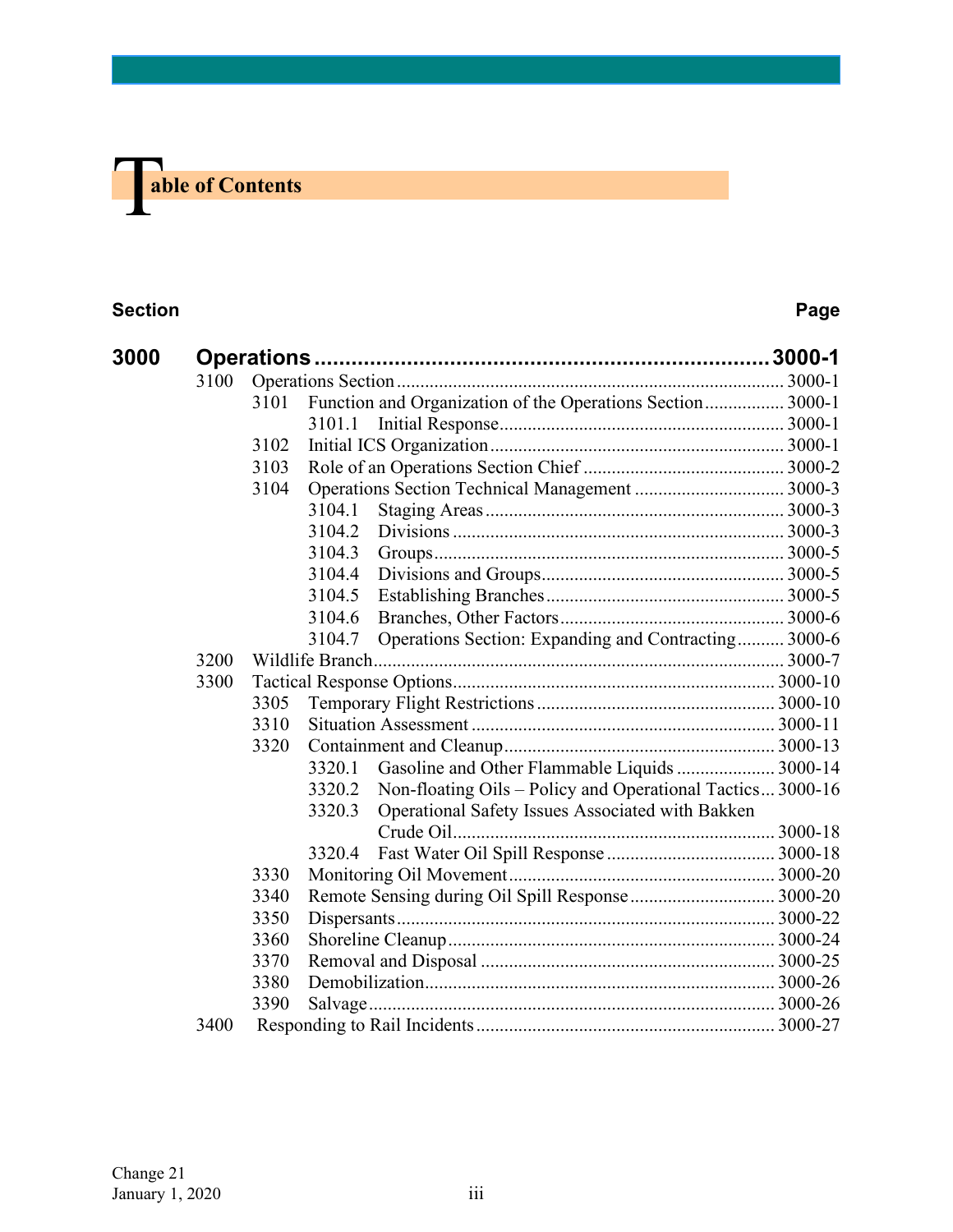# <span id="page-2-1"></span><span id="page-2-0"></span>**Operations**

# <span id="page-2-2"></span>**3100 Operations Section**

All incidents begin with operations. The Operations Section Chief must be both tactically competent when responding to and possess a thorough understanding of the Incident Command System (ICS). For a quick explanation of how the Operations Section functions and organizes its work, please refer to Section 9315.

Some of the primary responsibilities of the Operations Section Chief are:

- Manage tactical operations;
- Ensure tactical operations are conducted safely;
- Maintain close communications with the Incident Commander/Unified Command (IC/UC);
- Identify required tactical resources to accomplish response objectives;
- Identify staging areas;
- Assemble and disassemble strike teams and task forces; and
- Assist in the development of the Incident Action Plan (IAP).

# <span id="page-2-4"></span><span id="page-2-3"></span>**3101 Function and Organization of the Operations Section 3101.1 Initial Response**

The ICS 201 Operations Diagram provides the operational structure for the initial day's response and that structure remains in place until the IAP is approved, briefed and commences. The incident works under the ICS 201 in the *Reactive Phase* of the response and under the IAP in the *Proactive Phase*. The Operational Diagram for the next operations period will not be complete until after the Tactics Meeting occurs and not final until approved by Unified Command (UC) in its Planning meeting. Finally, the operations diagram is not displayed in the Incident Command Post (ICP) until the operational period commences.

# <span id="page-2-5"></span>**3102 Initial ICS Organization**

Until Operations is established as a separate Section, the IC has direct control of tactical resources. The IC will determine the need for a separate Operations Section at an incident or event. When the IC activates an Operations Section, he or she will assign an individual as the Operations Section Chief.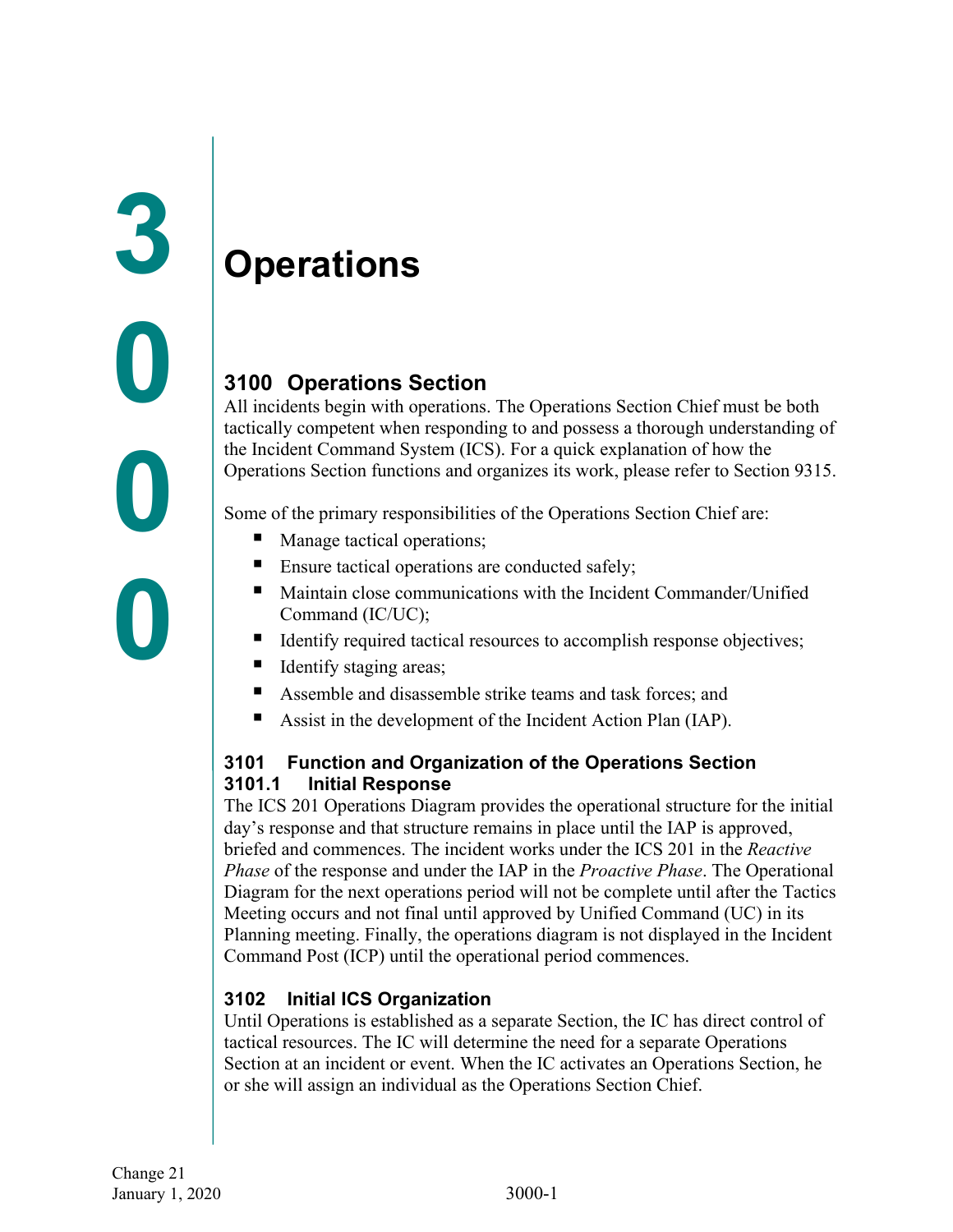# <span id="page-3-0"></span>**3103 Role of an Operations Section Chief**

The Operations Section Chief will develop and manage the Operations Section to accomplish the incident objectives. The Operations Section Chief is normally selected from the organization with the most jurisdictional or functional responsibility for the incident. The position of Operations Section Chief should be filled by the person with the greatest technical and tactical expertise in dealing with the problem at hand.

The Operations Section Chief roles are as follows:

- Operations Section Chief (along with Command and General Staff) develop and implement strategies and singularly develops and implements tactics.
- Responsible for developing and implementing strategies and tactics to carry out the Incident Objectives.
- Responsible to the IC/UC for the direct management of all incident-related operational activities.
- Organizes, assigns, and supervises all tactical field resources assigned to an incident, including air operations and those resources in a staging area.
- Has direct involvement in the preparation of the IAP.
- May have one or more Deputies assigned.
- The assignment of Deputies from other agencies may be advantageous in the case of multijurisdictional incidents.

The **Operations Section Chief's** workload consists of a combination of responsibilities both inside the ICP and in the field. Their day starts with the Operations Briefing at which time the Operations Section Chief discusses current response actions and accomplishments and the plan for the upcoming operating period. Once the operations brief is complete and after heading to the field to see how ICS work assignments are proceeding, the Operations Section Chief should begin to formulate what the next day's operational period work will entail.

When the Operations Section Chief returns to the ICP, they use the UCs objectives, the Work Analysis Matrix and Operation Planning Worksheet to prepare for the Pre-tactics and Tactics meetings. Once the Tactics Meeting is complete, the Operations Section Chief (or Deputy Operations Section Chief) returns to the field to speak to the division and group supervisors dealing with field issues to ensure the work is on track before returning to the ICP for the Planning Meeting.

The Operations Section Chief returns to the ICP to present the operations plan for the next operational period at the Planning Meeting. Depending on the complexity of the incident, an incident may be managed with a single Operations Section Chief, an Operations Section Chief and a Deputy working nights, or multiple Deputies working days and nights. In medium- to-large spills, the Operations Section Chief may use the Planning Operations Section Chief Deputy role to keep the IAP development process on track while they are in the field.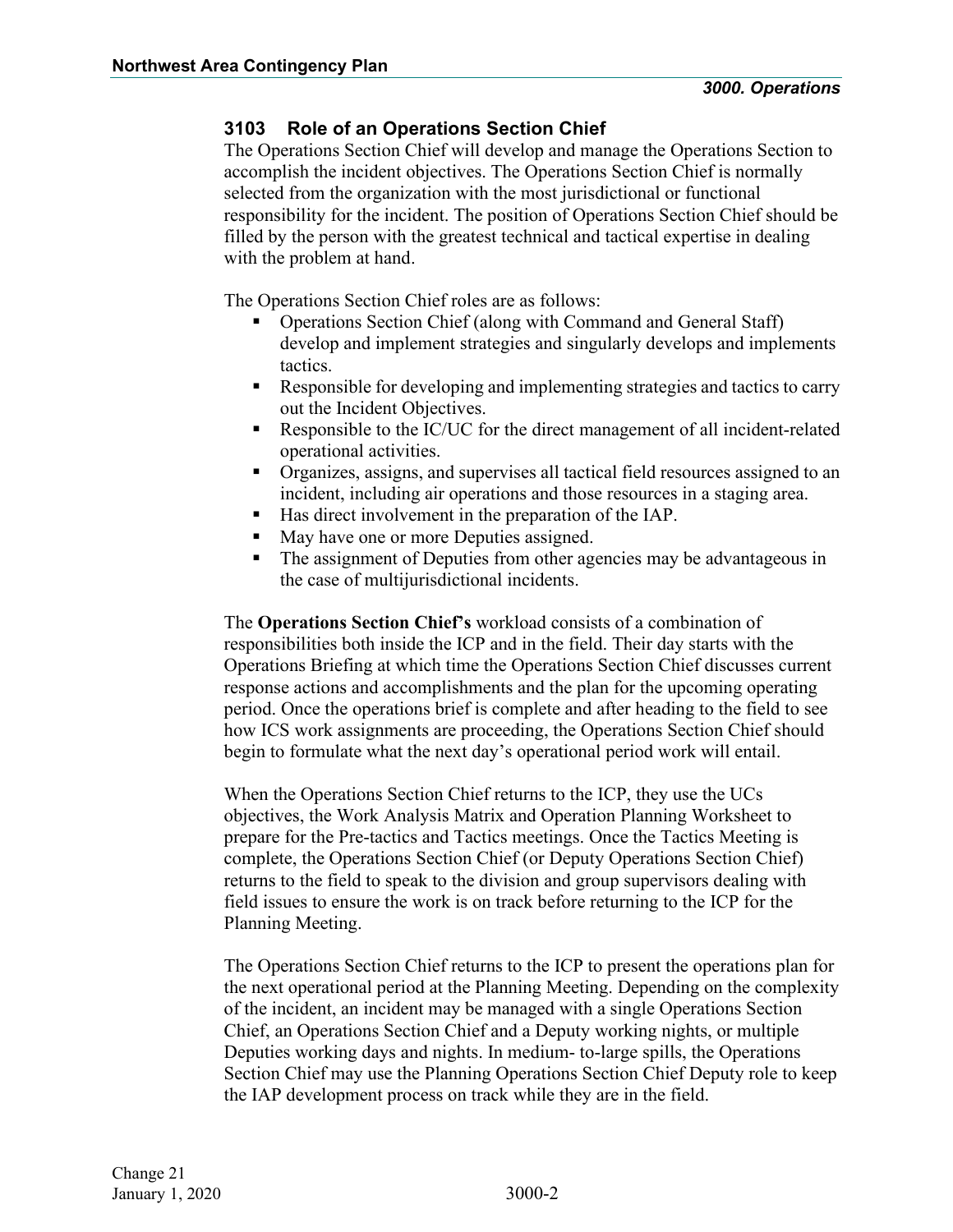# <span id="page-4-1"></span><span id="page-4-0"></span>**3104 Operations Section Technical Management 3104.1 Staging Areas**

Staging areas are locations where incident personnel and equipment are assigned awaiting tactical assignment. All resources in the Staging Area are ready for deployment. Out-of-service resources are NOT located in the Staging Area. Each Staging Area should have a direct line of communication with the Resource Unit and should utilize ICS-211P and 211E for resource tracking. Staging Area Managers should determine adequacy of staging areas, communications and other support aspects and request additional support using ICS-213RR as needed. Staging Area names should account for the geographic location. For example, if it were located at Shilshole Marina, the name could be "Shilshole Marina Staging." After a Staging Area has been designated and named, a Staging Area Manager will be assigned. The Staging Area Manager will report to the Operations Section Chief or to the IC if the Operations Section Chief has not been designated.

In the event of a larger spill with multiple Staging Areas established, span of control may be managed by assigning a Staging Area Branch Director to oversee all of the Staging Area Managers.

The Staging Area Branch is responsible for supervising the Staging Area Managers (STAMs) as well as coordinating their activities including assigning STAMs and receiving, maintaining, checking-in/out, storing, and distributing resources. The Staging Area Branch will generally remain in the Incident Command Post and supervise the STAMs from there.

# <span id="page-4-2"></span>**3104.2 Divisions**

ICS Divisions are established **to divide an incident into geographical areas of operation**. The benefits of a **Divisional Organization** allow resources a clearly assigned location and can be found easily on a chart or map.

The person in charge of each Division is designated as a **Supervisor.** Divisions are determined by the needs of the incident. The most common way to identify Divisions is by using alphabet characters (A, B, C, etc.). Other identifiers may be used as long as the assigned responders know Division identifiers.

Northwest Area Contingency Plan (NWACP) best management practice naming conventions for divisions:

- Name the incident/source location Division A.
- $\blacksquare$  Mainland divisions are named with a single alpha character B to Z a threeletter regional identifier City or County. For example, SKG-B for Skagit County.
- Island divisions are named with double alpha characters BB to ZZ proceeded by a 3-letter island code. For example, the convention would be SJI – BB for San Juan Island.

Riverbank Divisions are marked on the right descending bank or the left descending bank. Riverbank Divisions typically should not cross rivers. For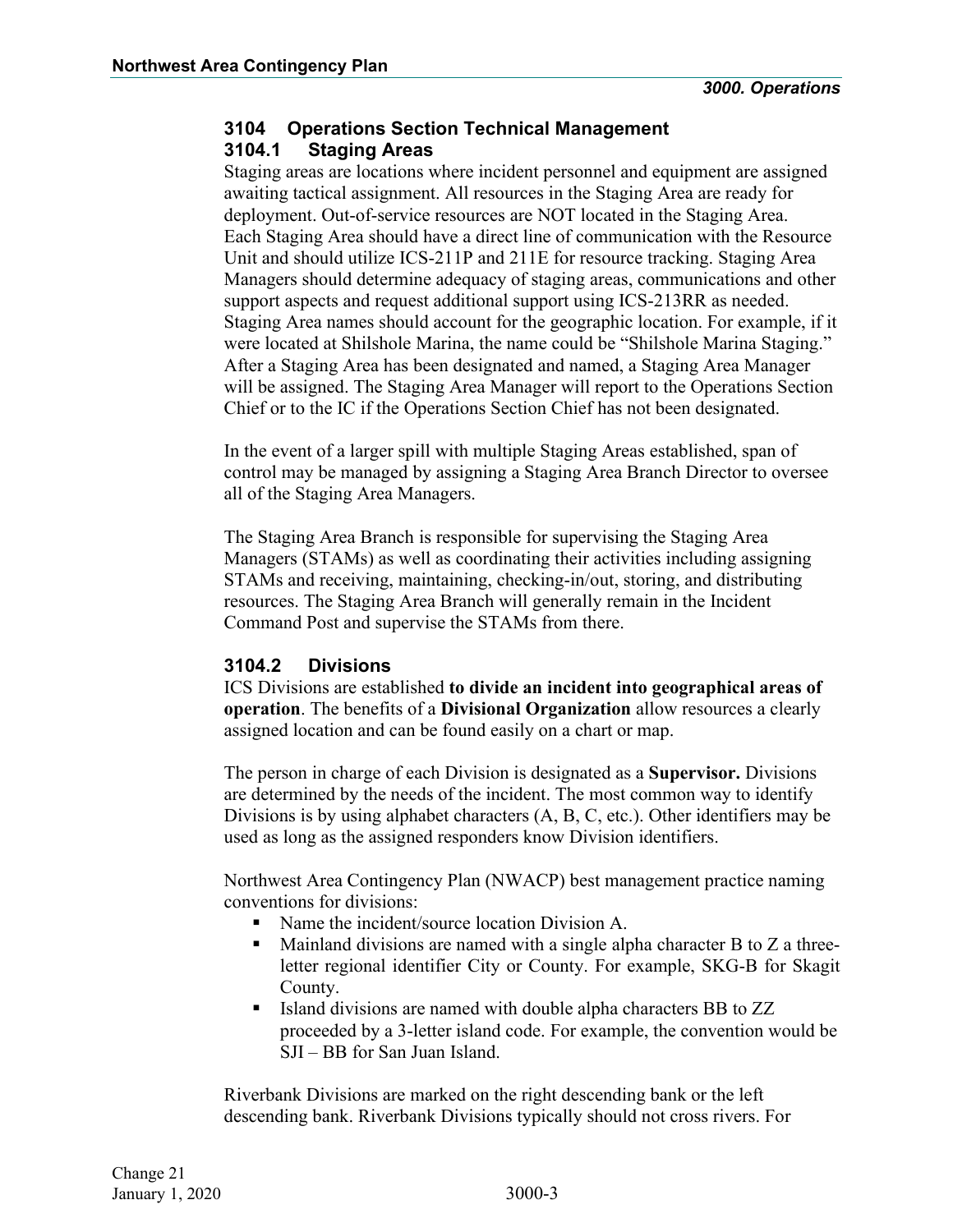example, B-L or B-R looking to the mouth of the river. For larger spills the name may be proceeded by a regional identifier.

Divisions are land-based operations with a boundary against a shoreline where coastal spills are concerned. Divisions are not boundaries/breaks on the water; these boundaries/breaks are referred to as Branches. Determining the length of a Division along a shoreline involves several factors.

Consider the following when determining how to set Division boundaries:

- Span of control issues when dealing with both personnel and equipment resources
- Access issues and constraints, both on land and on water
- The degree of shoreline oiling. Heavy oiling would call for shorter segments while minimal oiling may allow the use of larger divisions
- Natural breaks such as a bridge or geological feature.
- Predominate shoreline types
- Jurisdictional boundaries such as a city, county or state line
- Consultation with the Environmental Unit to ensure that Divisions encompass rather than bisect Shoreline Cleanup Assessment Technique (SCAT) segments or Geographic Response Plans (GRP).
	- o For example, the shoreline operational divisions are organized and named according to County boundaries. Within county domains, division boundaries are guided by logical features such as coastal physical characteristics and land ownership/management, shoreline cleanup logistical considerations and manageable working size. Logistics, access and manageability are driving considerations, particularly as it relates to types of cleanup operations required and problems likely to be present.
	- o In Area Contingency Plan areas having more than one county, Shoreline Operational Divisions may utilize a single alpha character (A to Z). Shoreline Operational Divisions are labeled from north to south in each county. For example, the northern-most Operational Division in King County is "K-A." In large bays (i.e., Elliott), the labeling will continue in a clockwise direction to accommodate changing coastline angles. Divisions can be subdivided, if necessary, by Operations to account for unforeseen work assignment effort.

Operations should have in mind how to expand Divisions beyond the next operational period; however, Divisions should be created, named and populated based on the next day's operational needs. Creating Divisions in areas that are not yet impacted may not allow for the flexibility needed in subsequent operational periods.

In the early hours of a spill, responders will implement the GRP priority tables. This prioritized list of strategies may call for implementation of protection booming outside the impacted area. The Operations Section may not initially need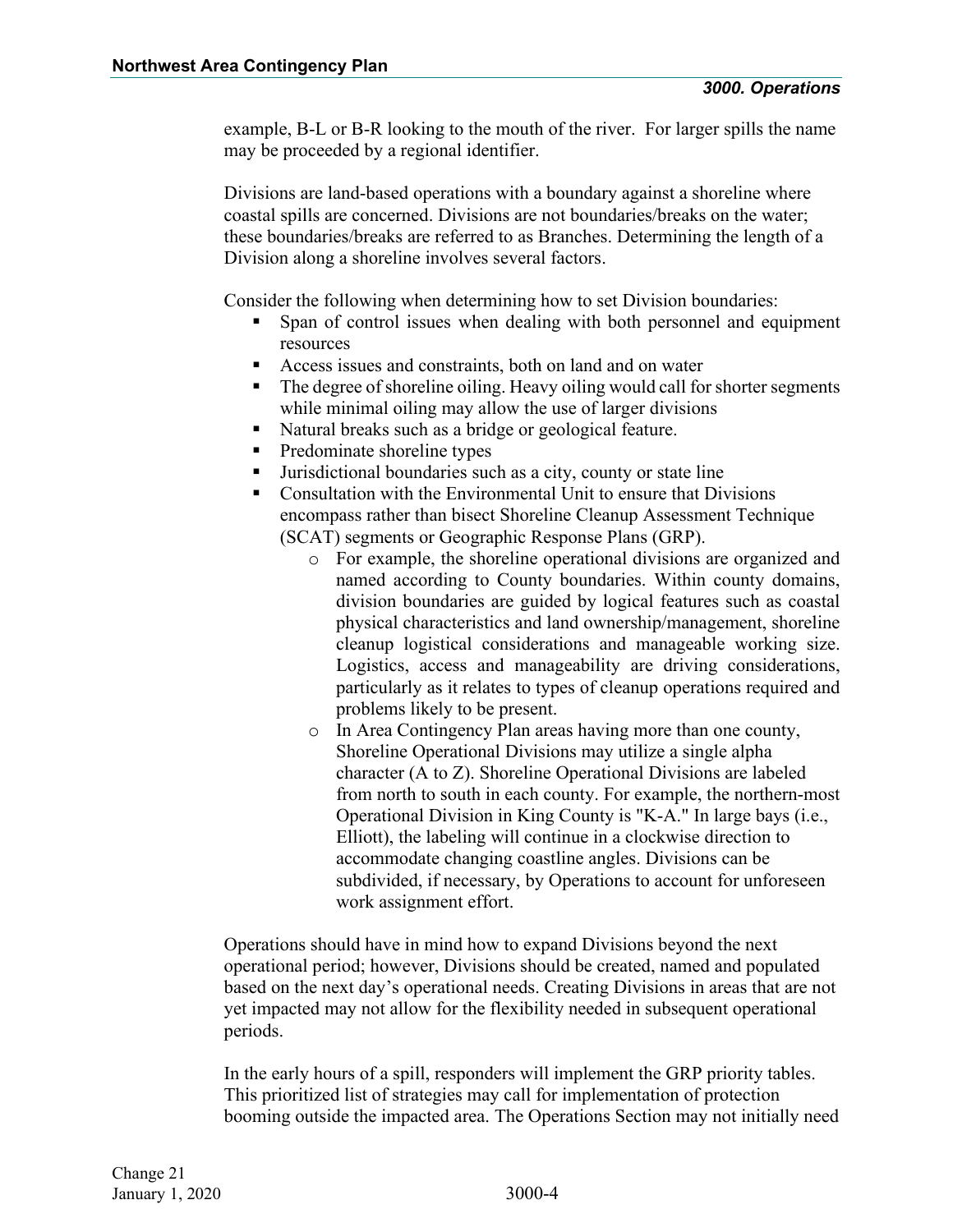to create Divisions for all areas where GRPs are activated. Initially the GRP priority table deployments are best handled functionally, with a protection group or taskforce early in the spill before the actual extent of the oiling is determined via aerial observations. After the boom is deployed (and if a geographic division has been identified for the area) the GRP strategy may then be maintained as a resource assigned to the division where the strategy is located.

If a spill occurs at a facility that has pre-designated Divisions for their area of potential impact, those Divisions should be utilized. Pre-identifying Divisions based on the considerations listed above is a *Best Practice* under the NWACP.

# <span id="page-6-0"></span>**3104.3 Groups**

Groups are used to describe **Functional** areas of operation. The person in charge of each Group is designated as a **Supervisor.** 

The kind of Group established is determined by the needs of an incident. Groups are labeled according to the job that they are assigned (i.e., Sampling Group, Disposal Group, Protection Group, etc.). Groups will work wherever their assigned task is needed and are not limited geographically.

The benefits of a **Functional Organization** allow movement of resources without boundaries.

In general, coastal zone spills start with a heavy emphasis on the Functional Organization (on-water recovery, shore-side protection, shore-side recovery) and as time goes forward, the organization morphs into a Geographic Organization driven by SCAT and beach clean-up, while inland spills in narrow waterways may begin and end predominately as Geographic Organizations.

# <span id="page-6-1"></span>**3104.4 Divisions and Groups**

Divisions and Groups can be used together on an incident. Divisions and Groups are at an equal level in the organization. One does not supervise the other. When a Group is working within a Division on a special assignment, Division and Group Supervisors must closely coordinate their activities.

# <span id="page-6-2"></span>**3104.5 Establishing Branches**

If the number of Divisions or Groups exceeds the span of control, it may be necessary to establish another level of organization within the Operations Section called **Branches.** The person in charge of each Branch is designated as a **Director**. Deputies may also be used at the Branch level.

- Branches may be used to serve several purposes and may be functional or geographic in nature.
- Branches may be established for specialized or critical operations where strategies, tactics, and resources differ from oil spill response operations. For example; Damage Control, Salvage, Source Control, or Wildlife Branch.
- In general, Branches are established when the number of Divisions or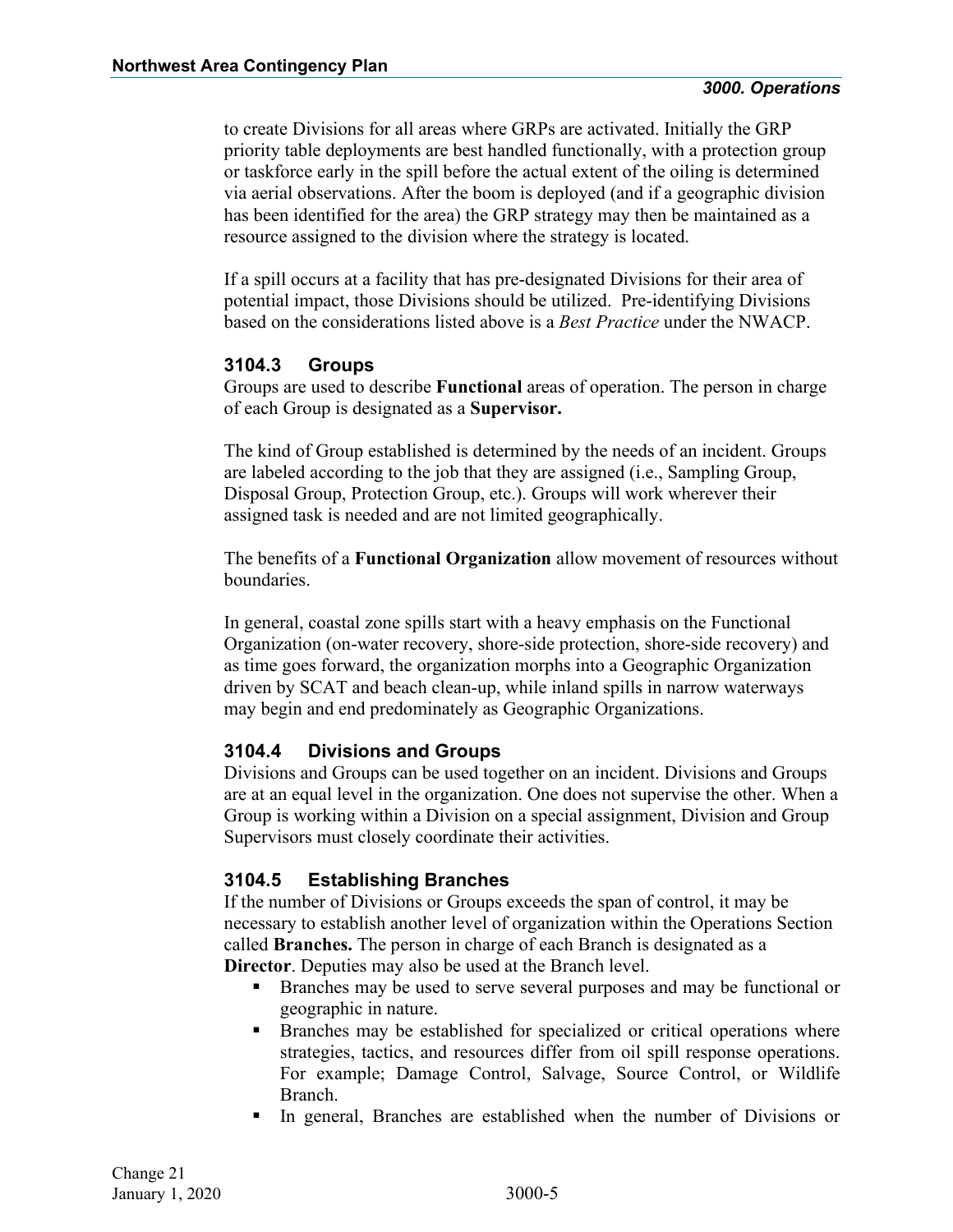Groups exceeds the recommended span of control of one supervisor to three to seven subordinates for the Operations Section Chief.

- Branches are identified by Roman numerals, geographic location, or functional name.
- A Branch Director manages Branches. Branch Directors may have a Deputy. In multiagency incidents, the use of Deputy Branch Directors from assisting agencies can be of great benefit to ensure and enhance interagency coordination.
- Some incidents may require the use of aviation resources to provide tactical or logistical support.
	- o On smaller incidents, aviation resources will be limited in number and will report directly to the IC or to the Operations Section Chief.
	- o On larger incidents, it may be desirable to activate a separate Air Operations organization to coordinate the use of aviation resources. The Air Operations organization will then be established at the Branch level, reporting directly to the Operations Section Chief.
	- o The Air Operations Branch Director can establish two functional groups. The Air Tactical Group coordinates all airborne activity. The Air Support Group provides all incident ground-based support to aviation resources.

# <span id="page-7-0"></span>**3104.6 Branches, Other Factors**

While span of control is a common reason to establish Branches, additional considerations may also indicate the need to use these Branches, including:

- **Multidiscipline Incidents.** Some incidents have multiple disciplines involved. Examples may include Source Control Branch, On-Water Recovery Branch, Near-Shore Branch, Damage Control, Salvage, Wildlife Branch, or Recovery Branch, etc.
- **Multijurisdictional Incidents.** In some incidents, it may be better to organize the incident around jurisdictional lines. In these situations, Branches may be set up to reflect jurisdictional boundaries.
- **Very Large Incidents.** Very large incidents may organize using Geographic or Functional Branches or both.

# <span id="page-7-1"></span>**3104.7 Operations Section: Expanding and Contracting**

The organization within the Operations Section reflects the objectives established by the IC. The Operations organization usually develops from the bottom up and may include:

**Task Forces:** Task Forces are comprised of a combination of mixed resources with common communications operating under the direct supervision of a Task Force Leader. Task Forces can be versatile combinations of resources and their use is encouraged. The combining of resources into Task Forces allows for several resource elements to be managed under one individual's supervision, thus lessening the span of control of the Division/Group Supervisor.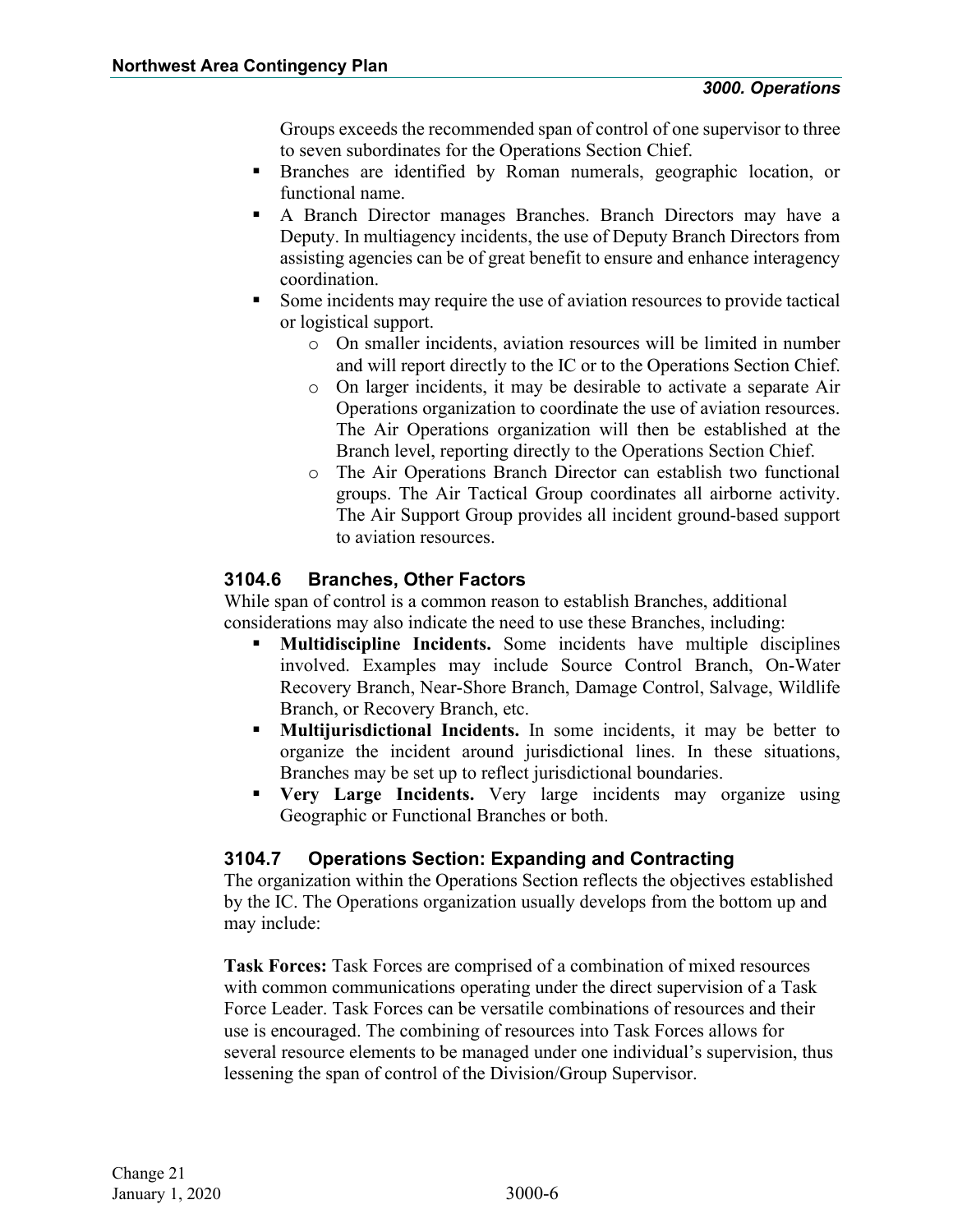Task Forces are recommended as the initial tactical units to establish in operations. As additional resources and tactics are identified, Task Forces should be moved into Groups and Divisions as needed to maintain span-of-control.

Commonly used "Task Force" numbering conventions

- $\blacksquare$  1 19: Recovery Group
- $\blacksquare$  20 39: Protection Group
- $\blacksquare$  40 59: Shoreline Recovery Group
- 60+: Differentiate per the needs of the response

**Strike Teams:** Strike Teams are a set number of resources of the same kind and type with common communications operating under the direct supervision of a Strike Team Leader. Strike Teams are highly effective management units. The foreknowledge that all elements have the same capability and how many will be applied allows for better planning, ordering, utilization and management.

**Hot Shot Teams** have been defined as teams that have tools such as personnel, boom, and vessels and are assigned to the staging site. They are available but not engaged until the operating period commences and can be called upon by Division and Group supervisors for unforeseen operations. Their Function is to respond to and mitigate issues identified by On-Scene Coordinator (OSC), Division/Group Supervisors and SCAT in real time. Hot Shot Teams are organized as Functional Units so that they are not limited by geographic boundaries.

**Single Resources:** May be individuals, a piece of equipment and its personnel complement, or a crew or team of individuals with an identified supervisor. The IC or Operations Section Chief at an incident may work initially with only a few single resources or staff members. The Operations Section usually develops from the bottom up. The organization will expand to include needed levels of supervision as more and more resources are deployed.

At some point, the Operations Section and the rest of the ICS organization will contract. The decision to contract will be based on the achievement of tactical objectives. Demobilization planning begins upon activation of the first personnel and continues until the ICS organization ceases operation.

# <span id="page-8-0"></span>**3200 Wildlife Branch**

The primary purpose of the Wildlife Branch is to provide the best achievable care for impacted wildlife and to minimize wildlife losses, including preventing injury to wildlife or habitats both from the oil and from response countermeasures. It is the policy of the Northwest Area Committee (NWAC) that representatives of the United States Fish and Wildlife Service (USFWS) will assume the positions of Director and Deputy Director of the Wildlife Branch. State fish and wildlife representatives will assume these positions if a USFWS representative is not available or if designated by a USFWS representative. This designation may be made on a case-by-case basis or through a pre-existing agreement. If there is a significant marine mammal response component to an incident, a representative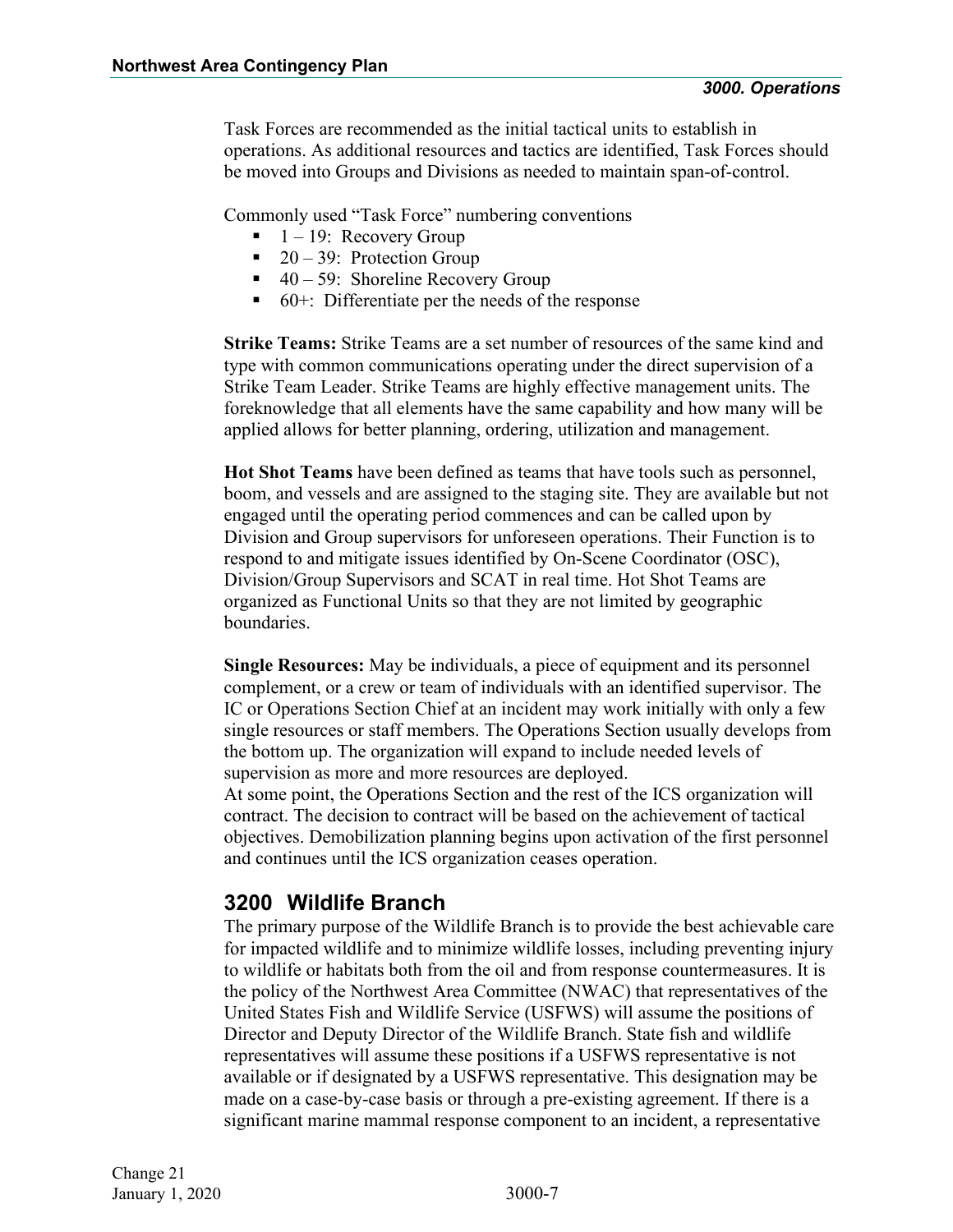from the National Marine Fisheries Service (NMFS) may be appointed to the position of Deputy Director. Appointment of other parties, including tribal representatives, Responsible Party representatives, or others to one or both of these positions may be made by a USFWS representative or designee at any time during an incident, and for such periods of time as may be deemed appropriate. Unless otherwise indicated by USFWS, the Wildlife Branch Director position will be delegated to the Washington Department of Fish and Wildlife for spills that occur within the legal boundaries of Washington State.

The Wildlife Branch is responsible for implementing the Wildlife Response Plan for the Northwest Area, provided in Section 9310, "Northwest Wildlife Response Plan." Wildlife Response Tools are provided in Section 9311, "Northwest Area Wildlife Deterrence (Hazing) Resources." The Wildlife Response Plan describes the roles, responsibilities, and duties of the Wildlife Branch and associated personnel in detail. The Wildlife Branch is responsible for ensuring compliance with applicable federal and state wildlife laws and mandates. Trustee agencies provide input into the selection of response methods used so that wildlife operations comply with each trustee's governing laws and their obligations to preserve and protect wildlife and habitat. During a spill response, the wildlife trustee agencies will advise the Wildlife Branch about local wildlife resources, sensitive species or habitats, logistical considerations, and other issues that arise. Indian Tribes retain sovereign authority to manage wildlife resource issues within reservation boundaries. It is necessary for agencies to consult and coordinate with tribal governments whose lands may be impacted by an oil spill.

The Wildlife Branch will be activated when either a federal or state trustee agency, Responsible Party, or UC determines that an oil spill has occurred in the vicinity of wildlife resources (mammals or birds) or has a trajectory that puts wildlife resources at risk. Activities associated with the activation of the branch will be appropriate to the size of the spill. Activation of personnel and equipment is based primarily on anticipated adverse effects to wildlife. On every spill response, the first action of the Wildlife Branch must be to deploy skilled and experienced observers to the vicinity of spill location to conduct an initial wildlife impact assessment, in order to determine the extent of the initial and potential wildlife impacts in a timely manner. The ability to effectively determine the size and scale of the wildlife response is highly dependent on skilled observers arriving on scene quickly. The Wildlife Response Plan in Section 9310 describes specific response strategies for oiled birds and sea otters, as well as deterrence and monitoring options for killer whales.

Depending on the size of an incident, the Wildlife Branch may range in size from just the Branch Director position to full activation of the organization, as presented in in Figure 3000-1, including the associated equipment and personnel resources. Within the Wildlife Branch, there are three groups: the Wildlife Reconnaissance Group, the Bird Recovery & Rehabilitation Group, and the Marine Mammal Recovery & Rehabilitation Group. The Wildlife Branch coordinates and manages the activities of all personnel in the Wildlife Branch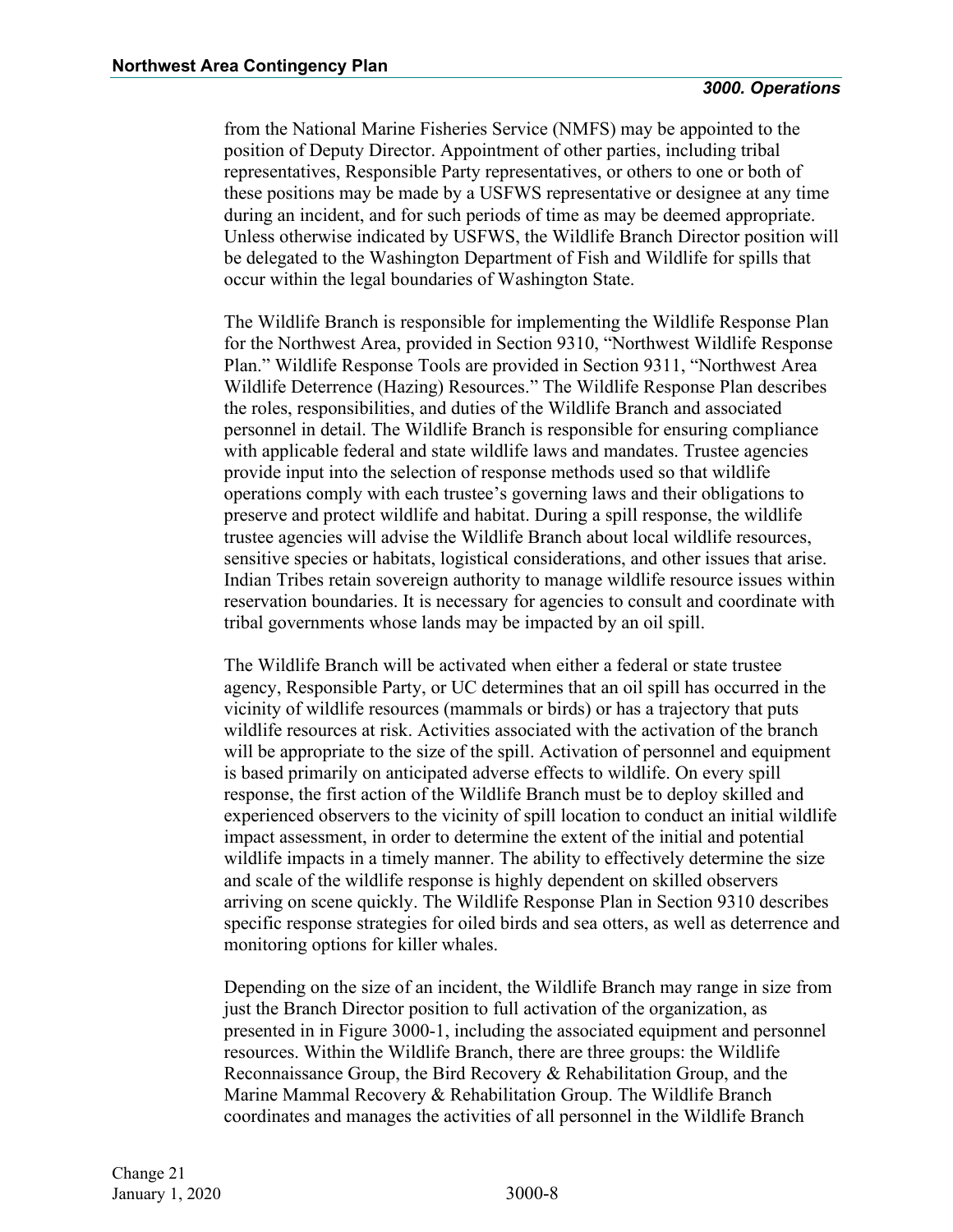who are under the authority of the UC during a spill response. These include federal, state, and local agencies along with commercial and nonprofit organizations responsible for wildlife.



**Figure 3000-1 Wildlife Branch Organizational Structure**

The Wildlife Branch, working for the Operations Section Chief, will develop operational strategies, tactics, and resource needs for its operations and present them in the IAP. Wildlife Branch activities affect and interact with numerous other sections of the Incident Command, and it is important that good communications are established and maintained between the Wildlife Branch and other responders. In particular, coordination between the Wildlife Branch and the Environmental Unit (EU), a part of the Planning Section, is essential. The Wildlife Branch is responsible for providing information to the UC, the Planning Section, and the Public Information Officer/Joint Information Center regarding the daily numbers of live and dead animals.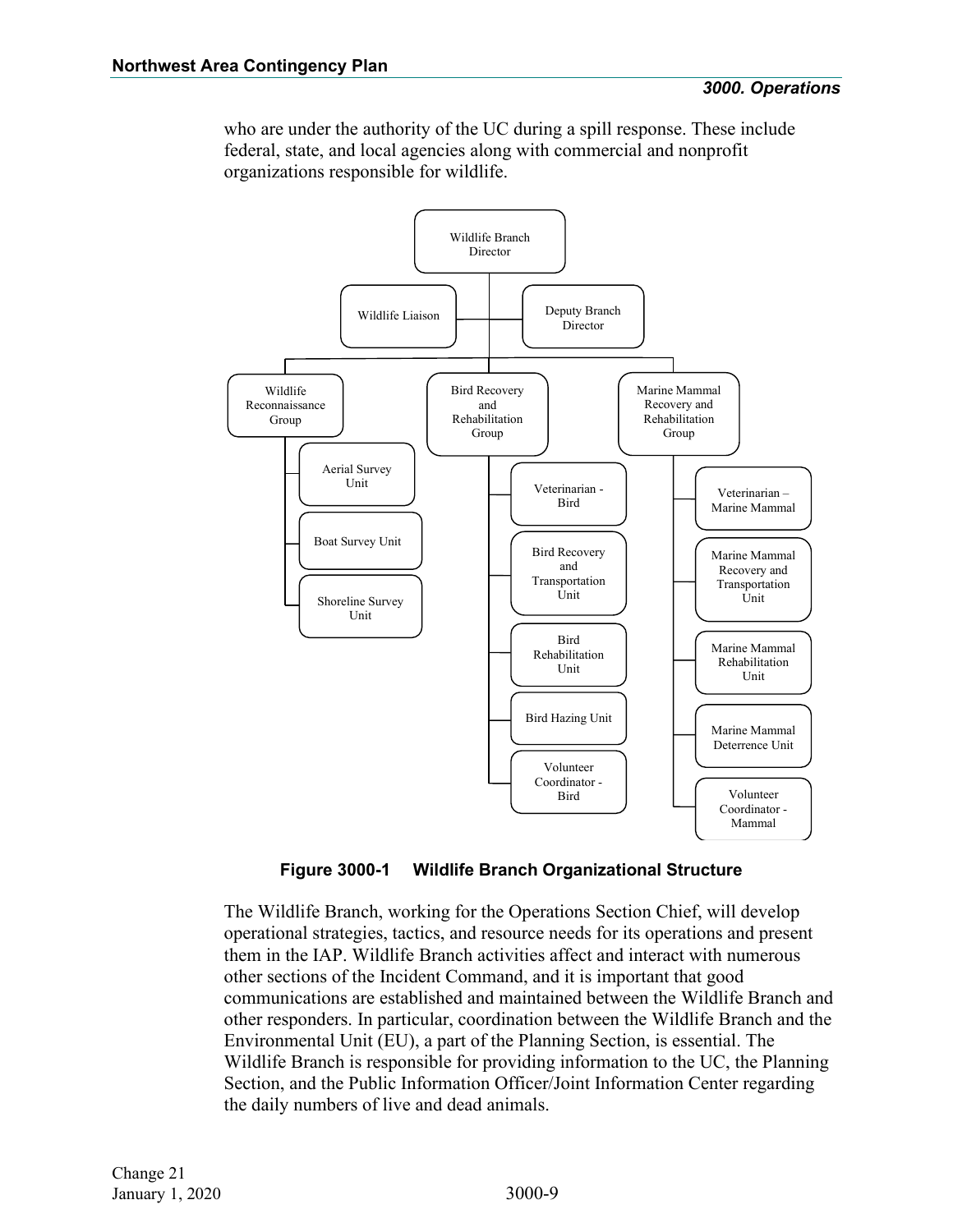Worker safety must be considered before any wildlife response effort is conducted. Therefore, all Wildlife Branch activities must conform to the Site Safety Plan for the response. Additional safety requirements may be included in an incident specific Wildlife Branch Safety Plan. Appropriate biosecurity measures will be utilized to reduce the risk of transmission of infectious diseases between wildlife and personnel during an oiled wildlife response.

The determination to suspend wildlife operations and demobilize the Wildlife Branch is made by the UC based upon a recommendation from the Wildlife Branch Director, and in consultation with other trustee agencies.

The process of cleaning and rehabilitating oiled wildlife may take several weeks to months, and some animals, especially those recovered late during a response, may still require care for a period of time after other response resources have demobilized. For this reason, the wildlife rehabilitation personnel, equipment and facilities deployed by the Wildlife Branch could be the last resources of the UC to be demobilized following a response.

As animals are released, and fewer animals remain in care, Wildlife Branch personnel and equipment resources will be gradually demobilized as appropriate following the standard checkout procedures identified through the ICS and the UC. More detailed information concerning the responsibilities of the Wildlife Branch can be found in Section 9310.

# <span id="page-11-0"></span>**3300 Tactical Response Options**

The Operations Section, in coordination with the Planning Section, develops the specific tactics for response strategy implementation.

# <span id="page-11-1"></span>**3305 Temporary Flight Restrictions**

A Temporary Flight Restriction (TFR) is a regulatory action issued via the United States Notice to Airmen system to restrict certain aircraft from operating within a defined area, on a temporary basis, to protect persons or property in the air or on the ground. This restriction applies to planes, helicopters, and also unmanned aerial vehicles (UAVs; often referred to as drones).

To request a TFR during an incident, call the Seattle Air Route Traffic Control Center (ZSE) at 253-351-3520, commonly referred to as Seattle Center, which supervises all Federal Aviation Administration (FAA) facilities that fall under the NWACP including Washington, all of Oregon except the southeastern corner, and northern Idaho. For incidents not in that area the correct Air Traffic Control Center will be Salt Lake City Center (ZLC) at 801-320-2500. If unable to reach the FAA over the phone, requestors may contract the United States Coast Guard Sectors Puget Sound or Columbia River for assistance contacting the FAA through their respective Air Stations.

TFRs are authorized under several different sections of the Code of Federal Regulations. Generally speaking, TFRs in connection with a discharge/release can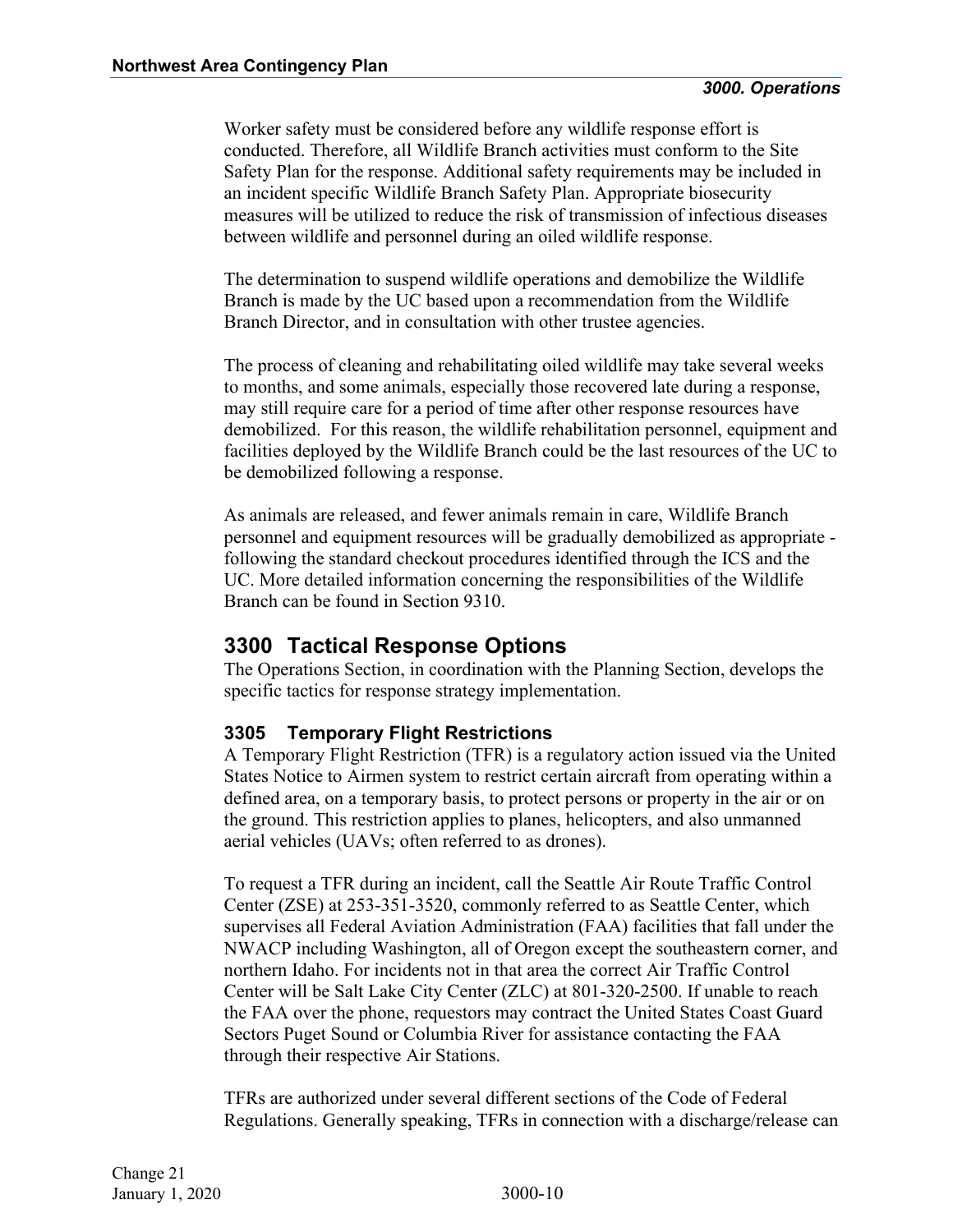be requested by military commands; federal security/intelligence agencies; regional directors of the Office of Emergency Planning, and State Governors.

The following information is required when requesting a TFR:

- Name and organization of person recommending or requesting a TFR;
- Brief description of the situation;
- Location, size, and altitudes of the restricted area requested (normally no more than a five-mile nautical mile radius and an altitude between 2,000 and 5,000 feet above mean sea level or MSL);
- Estimated duration of restrictions; and
- Name of agency responsible for on-scene emergency activities and telephone of other communication contact.

The most recent circular on requesting a TFR can be found on the FAA website at this [link.](https://www.faa.gov/documentLibrary/media/Advisory_Circular/AC_91-63D.pdf) In large responses, the Air Operations Branch will be responsible for obtaining a TFR. Once confirmed, the Air Operations Branch should share this information with the OSC, Safety, and the Public Information Officer (PIO) at a minimum.

Licensed pilots typically understand the TFR process and how to verify if a TFR has been established by the FAA. However, many members of the public who purchase private UAVs do not. To better communicate the establishment of a TFR to this segment of the population, it is recommended the Air Operations Branch Director, or their designee fill out the template and provide the PIO/Joint Information Center so they can disseminate the specifics of the TFR on social media.

#NOTICE #UNIFIEDCOMMAND #AVIATION A Temporary Flight Restriction, including #DRONES, is in affect for the area (South of W-Road; North of X-Bridge; East of Y-River; and West of Z-Bay) up to an altitude of Xfeet. Aircraft/drones may not operate in this area without FAA permission. This TFR is to protect (INCIDENT NAME) responders. For more info visit: (small URL to FAA TFR site).

# <span id="page-12-0"></span>**3310 Situation Assessment**

At any release where the lead agency determines that there is a threat to public health or welfare or the environment, the lead agency may take appropriate removal action to abate, prevent, minimize, stabilize, mitigate, or eliminate the release or threat of release, or the threat resulting from that release (National Oil and Hazardous Substances Pollution Contingency Plan [NCP], Section 300.415(b)(1)). For releases determined to pose a substantial threat to public health or welfare, the Federal On-Scene Coordinator (FOSC) must direct a response to the incident.

The following checklist is intended to be used as a guideline for developing tactical response options/strategies. This list is not presented in order of importance and may not apply to every situation. The checklist does not prohibit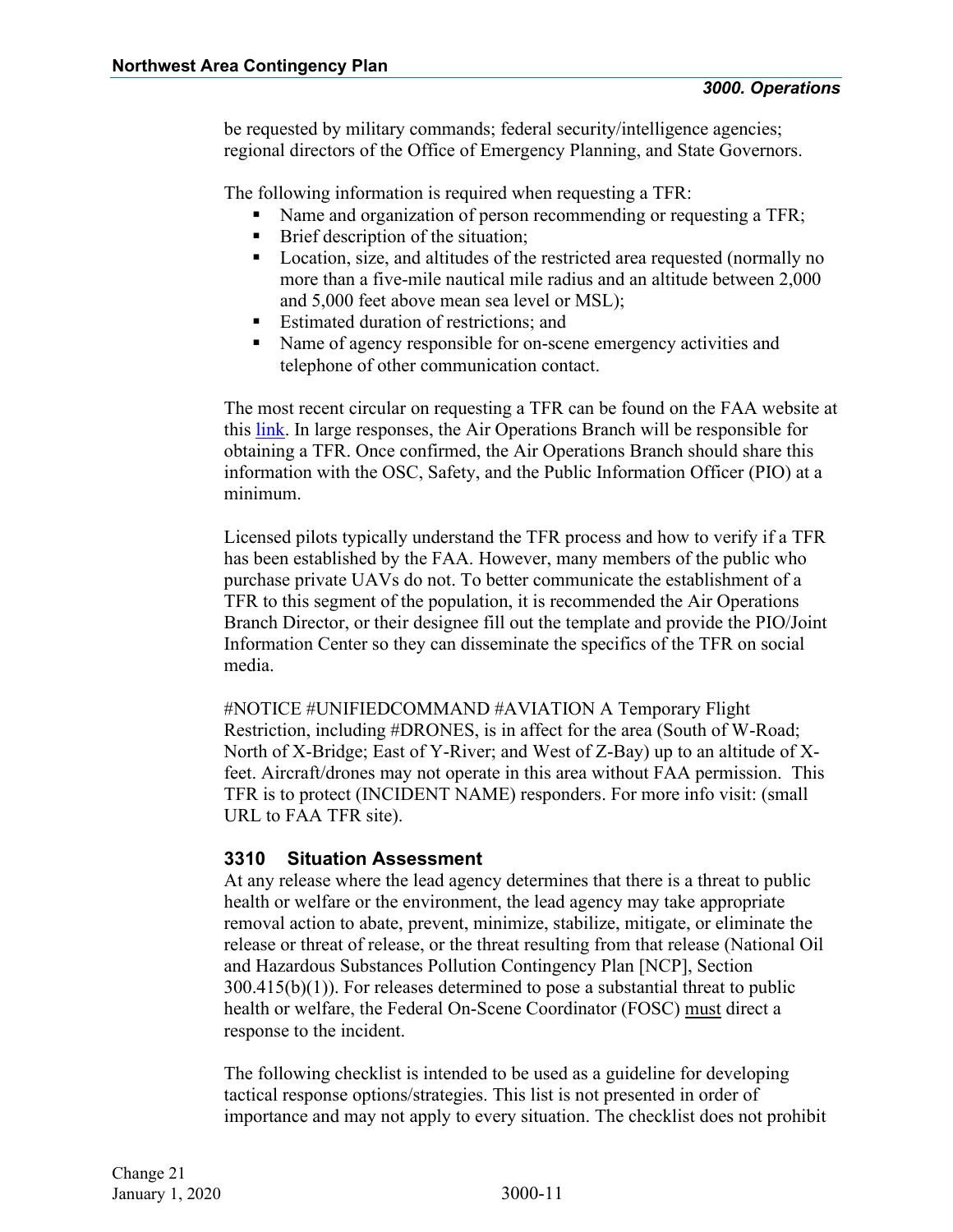the Operations Section from choosing response options or strategies that are not listed.

- Determine whether special circumstances exist requiring special action, such as:
	- Health and safety issues
	- Fire and/or explosions (see Gasoline Response Policy, Section 4622)
	- Access limitations (barricades, security fences, etc.)
	- Vessel collision
	- Vessel groundings
	- **Lightering operations**
	- Salvage operations
	- Vessel traffic blockages
	- Sample collection and analysis for evaluation or source determination
- Implement support infrastructure, i.e.:
	- Determine a response structure that is consistent with UC System principles that will be used, and from there determine the level of support needed to fill positions in the structure, which include Finance, Logistics, Operations, and Planning [\(see Chapter 2000, "Command"](http://www.rrt10nwac.com/Files/NWACP/Chapter_2000.pdf) [for further discussion of the UC](http://www.rrt10nwac.com/Files/NWACP/Chapter_2000.pdf) System).
- Implement the Geographic Response Plan for the incident's location, based on real time information and protection strategy effectiveness [\(see](http://private.rrt10nwac.com/_client/files/See%20Planning%20Chapter%204000,%20Section%204400) [Section](http://private.rrt10nwac.com/_client/files/See%20Planning%20Chapter%204000,%20Section%204400) 4400, "Geographic Response Plans." [http://www.oilspills101.wa.gov/northwest-area-contingency](http://www.oilspills101.wa.gov/northwest-area-contingency-plan/geographic-response-plans-grps/list-of-geographic-response-plans/)[plan/geographic-response-plans-grps/list-of-geographic-response-plans/ \)](http://www.oilspills101.wa.gov/northwest-area-contingency-plan/geographic-response-plans-grps/list-of-geographic-response-plans/).
- Determine and mobilize the personnel necessary for initial response efforts.
- Mobilize equipment; see [http://www.wrrl.us.](http://www.wrrl.us/)
- Coordinate volunteers [\(see Chapter 4000,](http://www.rrt10nwac.com/Files/NWACP/Chapter_4000.pdf) "Planning").
- Identify initial resources at risk using Geographical Response Plans or any other source of information available [\(see Section 4400\)](http://www.rrt10nwac.com/Files/NWACP/Chapter_4000.pdf), such as:
	- Natural resources fish, wildlife, habitats, and Endangered Species Act issues [\(see Section 4314,](http://www.rrt10nwac.com/Files/NWACP/Chapter_4000.pdf) "Endangered Species Act.")
	- Cultural Resources Initiate contact with a State Historic Preservation Officer [\(see Section 4313,](http://www.rrt10nwac.com/Files/NWACP/Chapter_4000.pdf) "National Historic Preservation Act; https:// [www.achp.gov/protecting-historic-properties\)](https://www.achp.gov/protecting-historic-properties)
	- Socioeconomic resources
		- A. Critical infrastructure
			- Drinking water intakes
			- Energy/power generation intakes, locks, and dams
			- Federal/state irrigation agricultural channels and water projects
		- B. Water dependent commercial areas
			- Industrial intakes
			- Agricultural irrigation intakes
			- Aquaculture
			- Marinas
			- Commercial fishing and shellfish harvest areas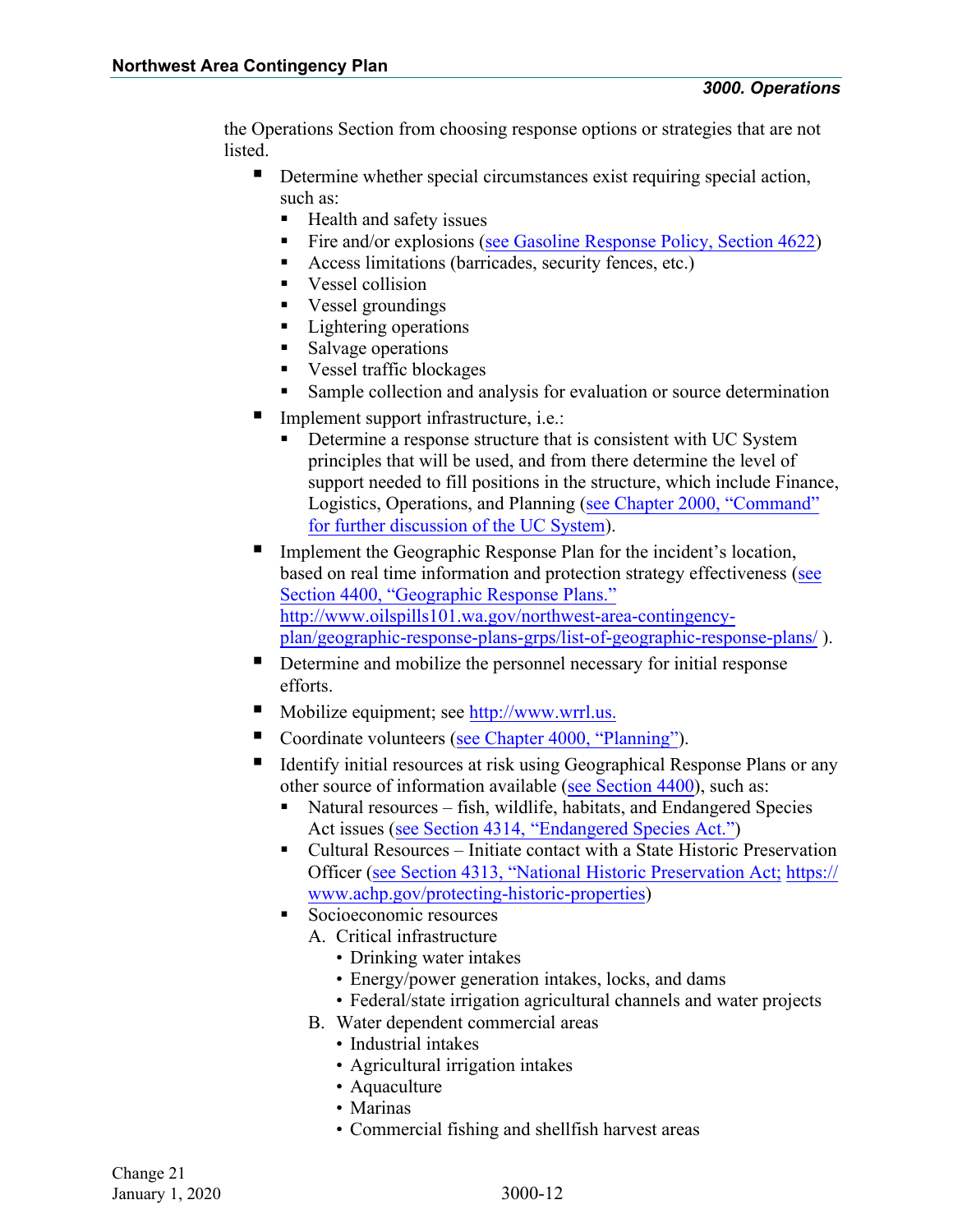- Federal/state and private fish hatcheries
- Specially designated residential, commercial, and industrial areas (e.g., floating homes and live-aboard marinas)
- C. Water dependent recreational areas
	- Boating
	- Public recreational areas
	- Sport fishing
	- National/state/local parks and beaches
	- National seashore recreational areas
	- National river reach designated as recreational
- Notify and coordinate with Natural Resource Trustees (see notification section 9106 for contact information; in the state of Washington, contact the Washington Department of Ecology [Ecology]).
- Coordinate with Federal and State Natural Resource Damage Assessment personnel (see notification section 9106 for contact information, in the state of Washington, contact Ecology)

# <span id="page-14-0"></span>**3320 Containment and Cleanup**

The following checklist is intended to be used as a guideline for developing tactical response options/strategies. This list is not presented in order of importance and may not apply to every situation. The checklist does not prohibit the Operations Section from choosing response options or strategies that are not listed.

For detailed information on the listed options and strategies, refer to "Characteristic Coastal Habitats: Choosing Spill Response Alternatives" Job Aid at [http://response.restoration.noaa.gov/oil-and-chemical-spills/oil](http://response.restoration.noaa.gov/oil-and-chemical-spills/oil-spills/resources/characteristic-coastal-habitats.html)[spills/resources/characteristic-coastal-habitats.html,](http://response.restoration.noaa.gov/oil-and-chemical-spills/oil-spills/resources/characteristic-coastal-habitats.html) as well as Section 4600, "Response Technologies for Oil Spills, and Section 9420, "Northwest Area Shoreline Countermeasures Manual and Matrices."

- Natural recovery (includes setting aside areas for research purposes and countermeasures effectiveness determination. Recognize that identifying set-aside sites involves a complex matrix of scientific, logistical, legal, and public relations issues.);
- Booming and containment (see Gasoline Policy Section 4622);
- Skimming (see Gasoline Policy Section 4622);
- Barriers and berms;
- Physical herding;
- Manual oil removal/cleaning;
- Mechanical oil removal;
- Sorbents:
- Vacuuming:
- Debris removal;
- Sediment reworking/tilling;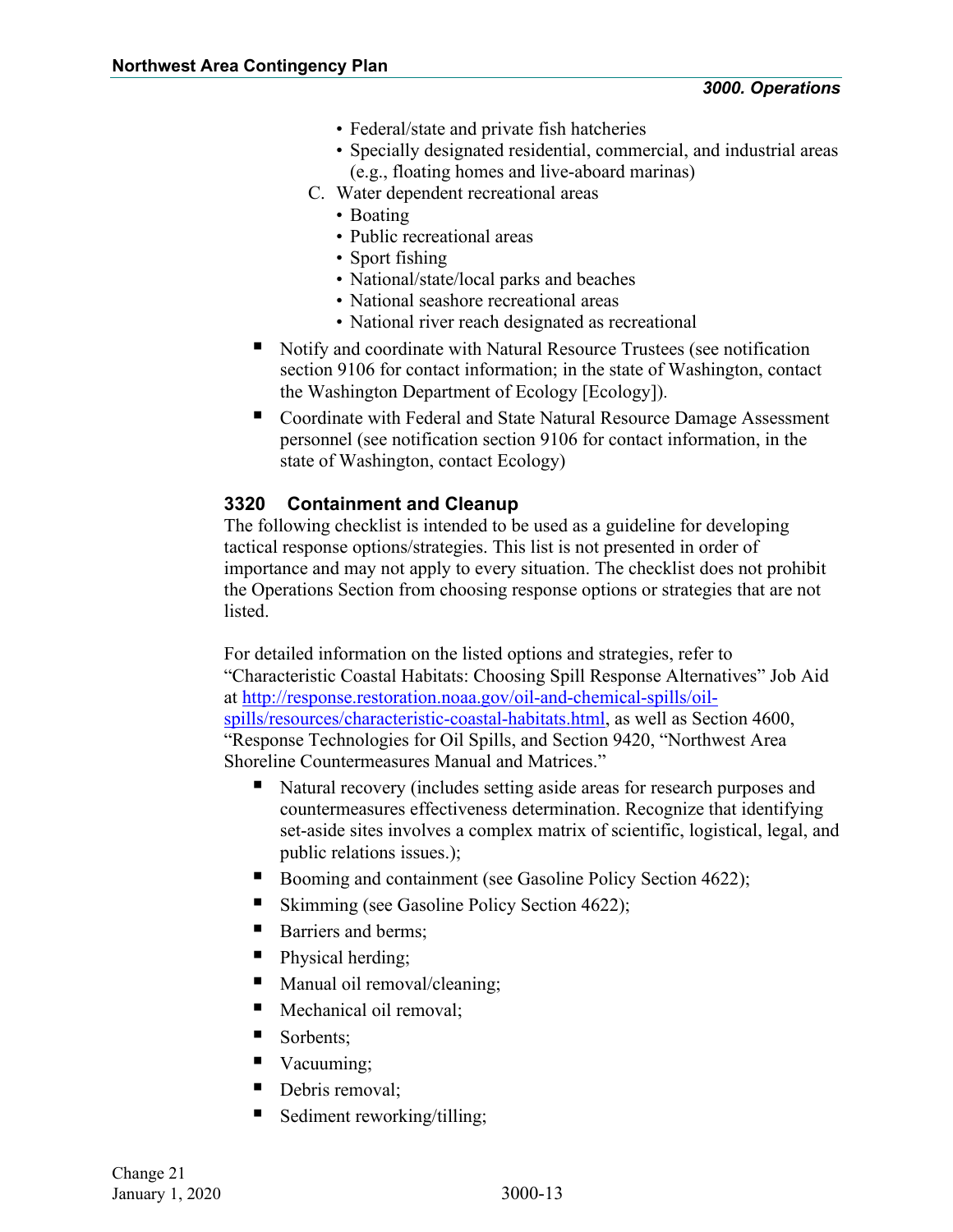- Vegetation cutting/removal;
- Flooding/deluge;
- Dispersants (see Section 4620, "Decanting During On-Water Recovery" and [http://response.restoration.noaa.gov/oil-and-chemical-spills/oil](http://response.restoration.noaa.gov/oil-and-chemical-spills/oil-spills/resources/smart.html)[spills/resources/smart.html\)](http://response.restoration.noaa.gov/oil-and-chemical-spills/oil-spills/resources/smart.html);
- In-Situ burning (see Section 4610, "Dispersant Use Policy," Section 4610, "Decanting During On-Water Recovery," Section 4620, and Section 9407 In-Situ Burn Operational Planning Tool);
- Decanting (Section 4620); and
- National Marine Fisheries Service Biological Opinion for oil response.

A critical element to containment and cleanup is to monitor the strategies/tactics that have been implemented for effectiveness and efficiency. It is also important to discuss and develop criteria/guidance for terminating the cleanup.

### <span id="page-15-0"></span>**3320.1 Gasoline and Other Flammable Liquids**

Spills of gasoline and other flammable liquids, including many crude oils, pose significant response challenges as well as serious health and safety concerns for responders and communities downstream and downwind from the release. Gasoline range products are finished gasolines and volatile hydrocarbon fractions used for blending into finished gasoline, including straight-run naphtha, alkylate, reformate, benzene, toluene, xylene, and other refined petroleum products with a flash point below 100 degrees Fahrenheit (37.8 degrees Celsius). When these types of products are spilled into the environment, it is imperative to take immediate steps to control the source of the release (where safe), to eliminate all possible ignition sources, to quickly establish isolation distances, to notify regulatory and local response agencies, and to initiate a preliminary site safety plan prior to any response activities. However, it is essential that no personnel enter a potentially unsafe environment prior to an initial safety assessment, including vapor monitoring for flammable materials, reduced oxygen, and toxic substance levels.

In many cases, highly flammable liquids should not be contained as part of spill response. Containing gasoline and other highly flammable liquids increases the risk of fire by delaying dispersion of vapors into the atmosphere. The risks posed by response techniques such as booming and applying foam to spilled gasoline and other flammable liquids are warranted only under very limited circumstances. However, in some cases and as judged by the FOSC, Incident Command, or UC, containment and the use of foam may be appropriate and necessary in response to an imminent threat to public health and safety and the environment. Deflection and protection booming can be used to move flammable liquids away from sensitive areas but must be conducted in a safe manner, within safe atmospheric levels. In unaffected downstream or down current areas at risk, a boom should be deployed prior to arrival of the product. Though mechanical recovery of flammable liquids on water can be an effective practice under some circumstances, often the more prudent response option is to allow flammable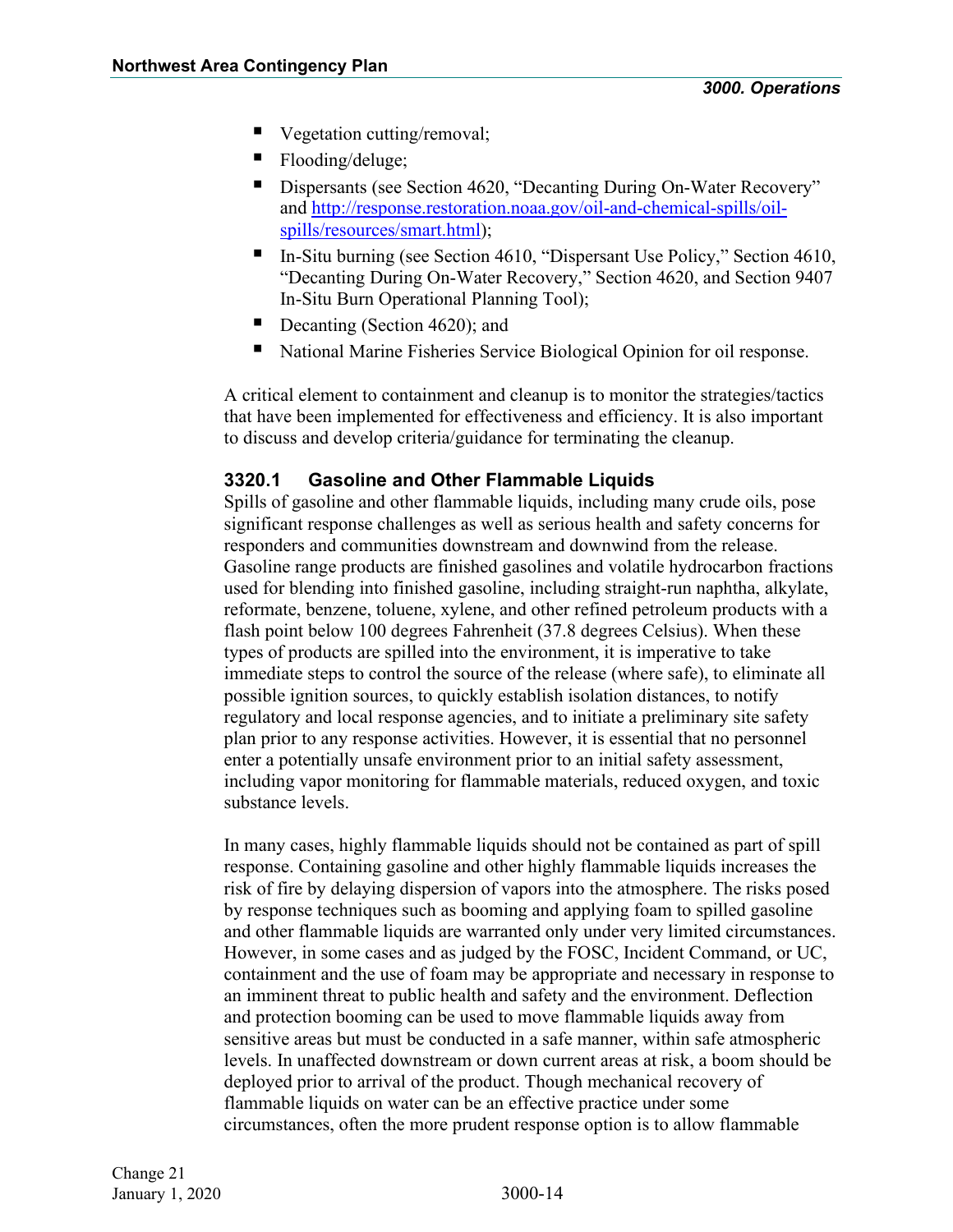liquids to evaporate and dissipate.

Given the inherent danger of booming flammable liquids on water, as well as the products' rapid rates of evaporation and dissipation, the NWAC adopts the following guidelines for responding to gasoline and other flammable liquid releases on water. **Note that these are only guidelines. Each release must be evaluated based on its particular circumstances. Safe work practices and professional judgment should always prevail.** 

- Control the source of flammable liquids as quickly as possible, when safe to do so.
- **Ensure that proper safety precautions are taken to prevent accidental** ignition and risk to responding personnel and the general public. An evacuation may be warranted under some circumstances. In many cases, the best response option may be to allow the spilled product to spread and evaporate.
- Notify emergency and regulatory response agencies. Involve local fire jurisdictions immediately.
- **Ensure that proper site hazard analysis and risk assessment are conducted** to determine the scope of the release and initiate the development of a Site Safety Plan.
- Establish control zones as soon as possible. Track and predict movements of both liquid and vapors and re-establish control zones as appropriate.
- Eliminate all potential ignition sources within appropriate control zones.
- **Prevent entry of the spilled product into waterways, sewers, or confined** areas.
- Conduct air monitoring throughout the response.
	- Note: Air monitoring must be conducted with the greatest of care. Air monitoring both increases the exposure danger to responders and introduces possible accidental ignition sources. Nearby population centers should be monitored, as should the leading edge of the vapor cloud. However, in open water areas it may make more sense for responders to stay away from the concentrated area around the spilled material. In any area that is being monitored, the monitoring should be conducted continuously, if possible. Also, only direct reading, intrinsically safe, continuously monitoring instruments should be used. Lower explosive levels, oxygen, hydrogen sulfide, and benzene levels should all be monitored.
- Coordinate response efforts with all agencies; work within a UC.
- Identify and prioritize environmental concerns. Conduct exclusion, deflection, and protective booming downstream or down current as appropriate, outside of hazardous atmospheres and prior to the arrival of the released product.
- Workers should avoid touching, walking, or boating through the spilled product.
- Avoid prolonged inhalation exposure to fumes. Consult appropriate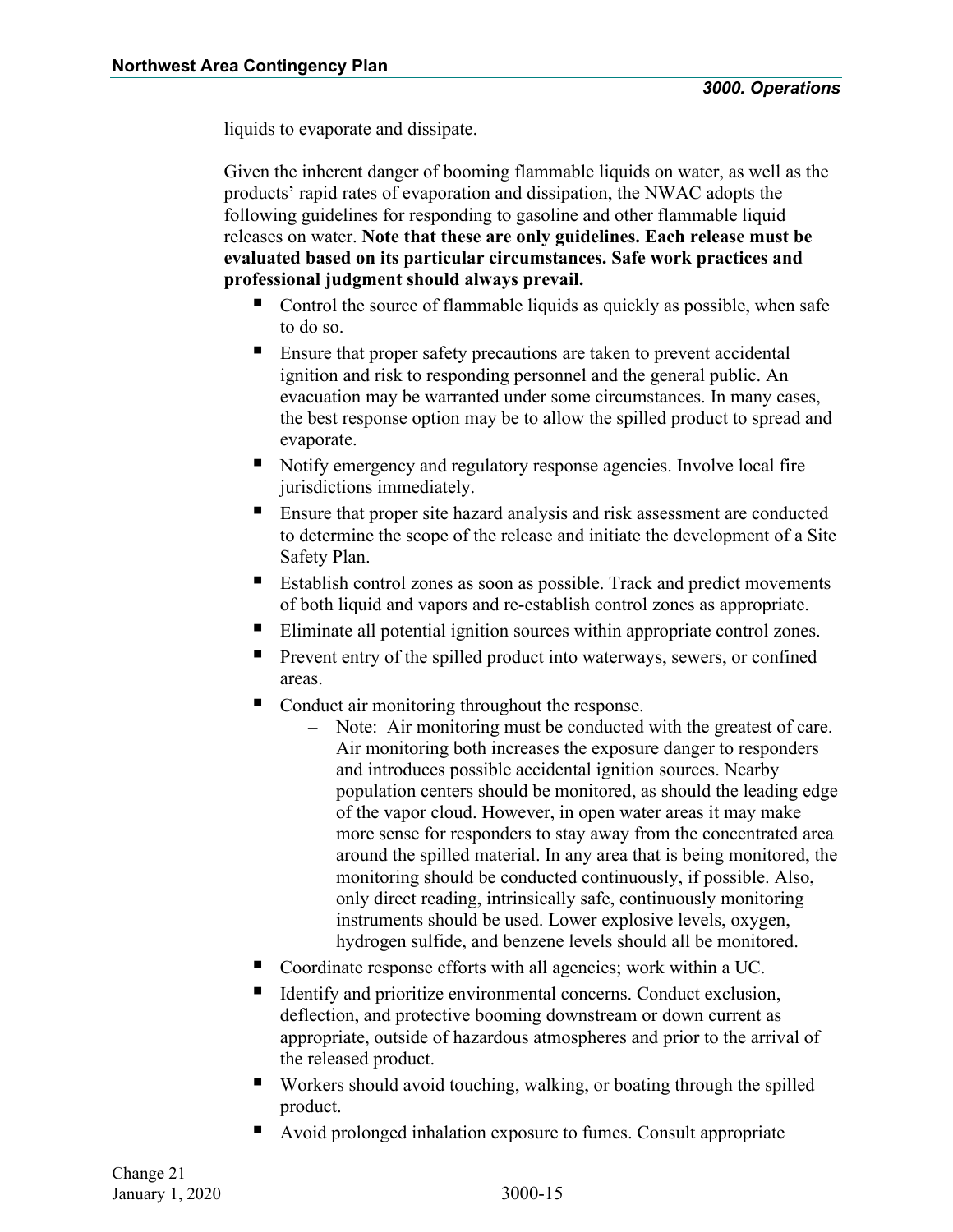reference guides for exposure limits.

- Allow the product to evaporate and dissipate unless there is an imminent threat to public health and safety.
- When appropriate, use fire monitors/water fog spray to move product out from under docks and other collection areas where the product concentrates.
- Stage firefighting foam (appropriate to the type of flammable liquid released) and application equipment, if appropriate.
- All equipment used when handling the product must be grounded.

# <span id="page-17-0"></span>**3320.2 Non-floating Oils – Policy and Operational Tactics**

In the Pacific Northwest non-floating oils and Group V oils are moved over the water, over highways and rail corridors, in pipelines and stored in aboveground storage tanks. Non-floating oils refer to heavy oils and Group V oils that exhibit qualities which could, due to the oil characteristics, weathering, environmental factors or how they are discharged, potentially cause the oils to submerge or sink. Examples of these types of oils include, but are not limited to, Diluted Bitumen (dilbit), Group V Residual Fuel Oils, Low American Petroleum Institute Oil, Asphalt and Asphalt Products.

It is the policy of Regional Response Team (RRT) 10 that communication of the potential for sinking oil must again be brought to the attention of the UC at the Initial UC Meeting.

There are logistical and operational difficulties in detecting and recovering nonfloating oils in the water column or on the sea floor or river bed. For spills of nonfloating oils, or other oil products where submerging or sinking is a concern, the NWAC advocates use of the Sunken Oil Detection and Recovery Operational Guide, American Petroleum Institute (API) Technical Report 1154-2, First Edition, February 2016. The Operational Guide identifies, and documents current best practices and alternative technologies possessing the potential to more effectively detect, contain, and recover sunken oil, defined as "the accumulation of bulk oil on the bottom of a water body." Each technology mentioned includes a detailed description of the method, its advantages and disadvantages, and summary tables. Each technology entry also includes the kinds of information needed to select the most effective approaches to sunken oil detection and recovery.

- Refer to Section 9412, Sunken Oil Detection and Recovery Operational Guide, API Technical Report [1](#page-17-1)154-2, First Edition, February 2016.<sup>1</sup>
- Refer to API Technical Report 425, Options for Minimizing Environmental Impacts of Inland Spill Responses, October 2016 as supportive supplement to API-Technical Report 1154-[2](#page-17-2).<sup>2</sup>

<sup>1</sup> American Petroleum Institute, February 2016, *Sunken Oil Detection and Recovery, API Technical Report 1154-1*, First Edition, API Publishing Services, Washington, DC.

<span id="page-17-2"></span><span id="page-17-1"></span><sup>2</sup> American Petroleum Institute, February 2016, *Sunken Oil Detection and Recovery Operational Guide, API Technical Report 1154-2*, First Edition, API Publishing Services, Washington, DC.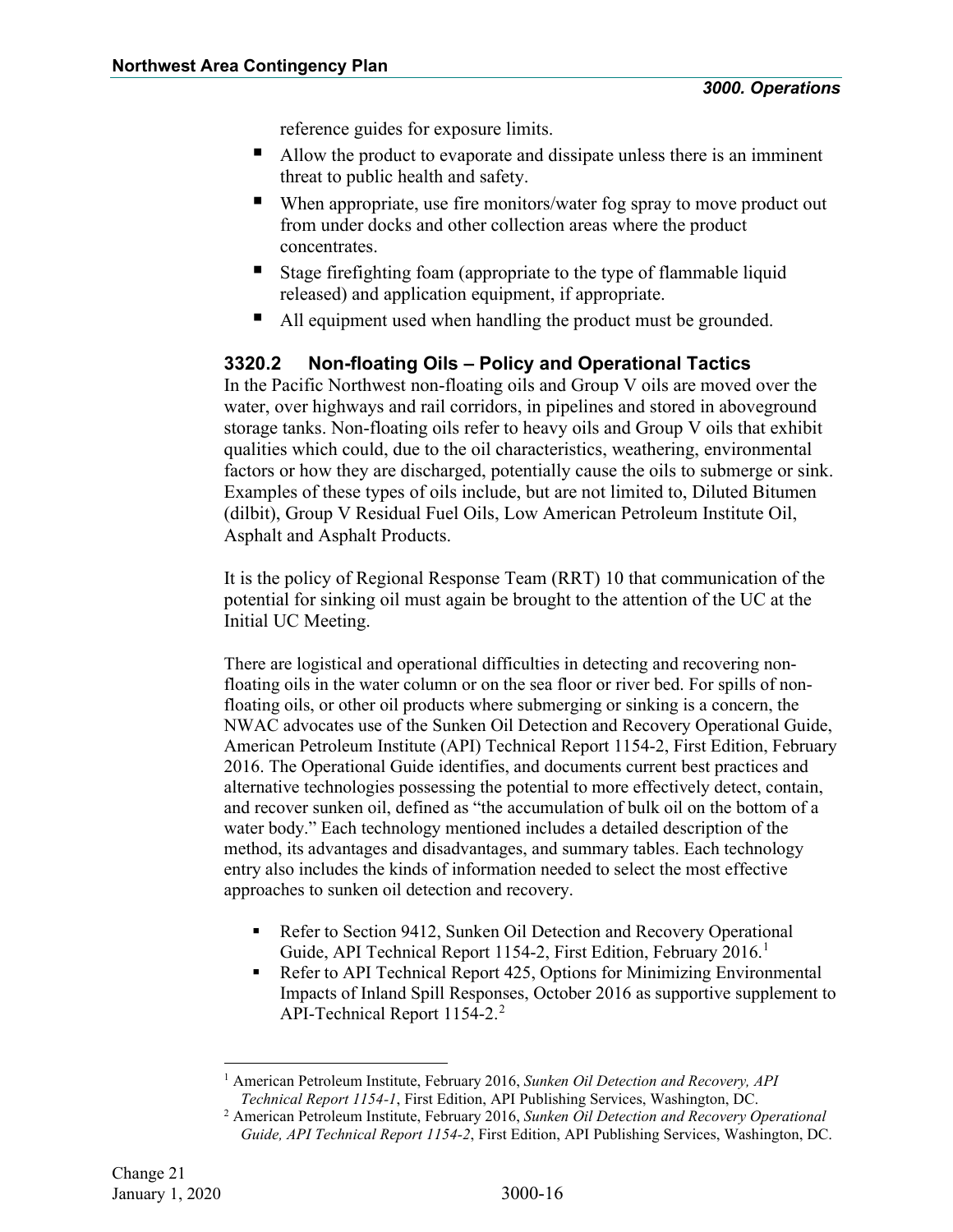# **United States Coast Guard (USCG) Oil Spill Removal Organization (OSRO) Classification Guidelines for Non-floating Oils**

# **Detection:**

*Detection Types (Examples):*

- 1) Sonar Systems;
- 2) Underwater Visualization Systems;
- 3) Diver Observations;
- 4) Sorbents;
- 5) Laser Fluorosensors;
- 6) Visual Observations by Trained Observers;
- 7) Bottom Sampling; and
- 8) Water-column Sampling

#### **Recovery:**

*Recovery Types (Examples):* 

- 1) Suction Dredge;
- 2) Diver-directed Pumping and Vacuuming;
- 3) Mechanical Removal;
- 4) Sorbent/V-SORs;
- 5) Trawls and Nets;
- 6) Manual Removal; and
- 7) Agitation.

#### **Storage:**

Available storage within the Captain of the Port (COTP) zone will be compatible with the recovery devices. Storage requirements align with Higher Volume Port Area requirements and planning criteria.

#### **Environment (COTP Zone)**:

All OSRO equipment will be suited for the area in which it's intended to operate. This will include weather, types of water bottoms, currents and water visibility, logistical challenges, etc.

#### **Containment (Optional):**

OSROs may choose to keep containment equipment on hand, but it is not a condition of becoming a classified OSRO for non-floating oil.

OSRO's will have non-floating oil procedures that connect their inventory, personnel and contractual assets in their ability to respond to an incident.

Response times for non-floating oil Facility Response Plan's and Vessel Response Plan's slightly differ, but the National Strike Force Coordination Center has made the determination that the stricter standard will be utilized when evaluating OSRO's response capability. Classified non-floating oil OSRO's must be capable of responding within 24 hours of discovery of a discharge. Refer to Section 9412, "Nonfloating Oil Spill Response Tool" for details on response techniques, equipment capabilities, and considerations for non-floating oil spill response.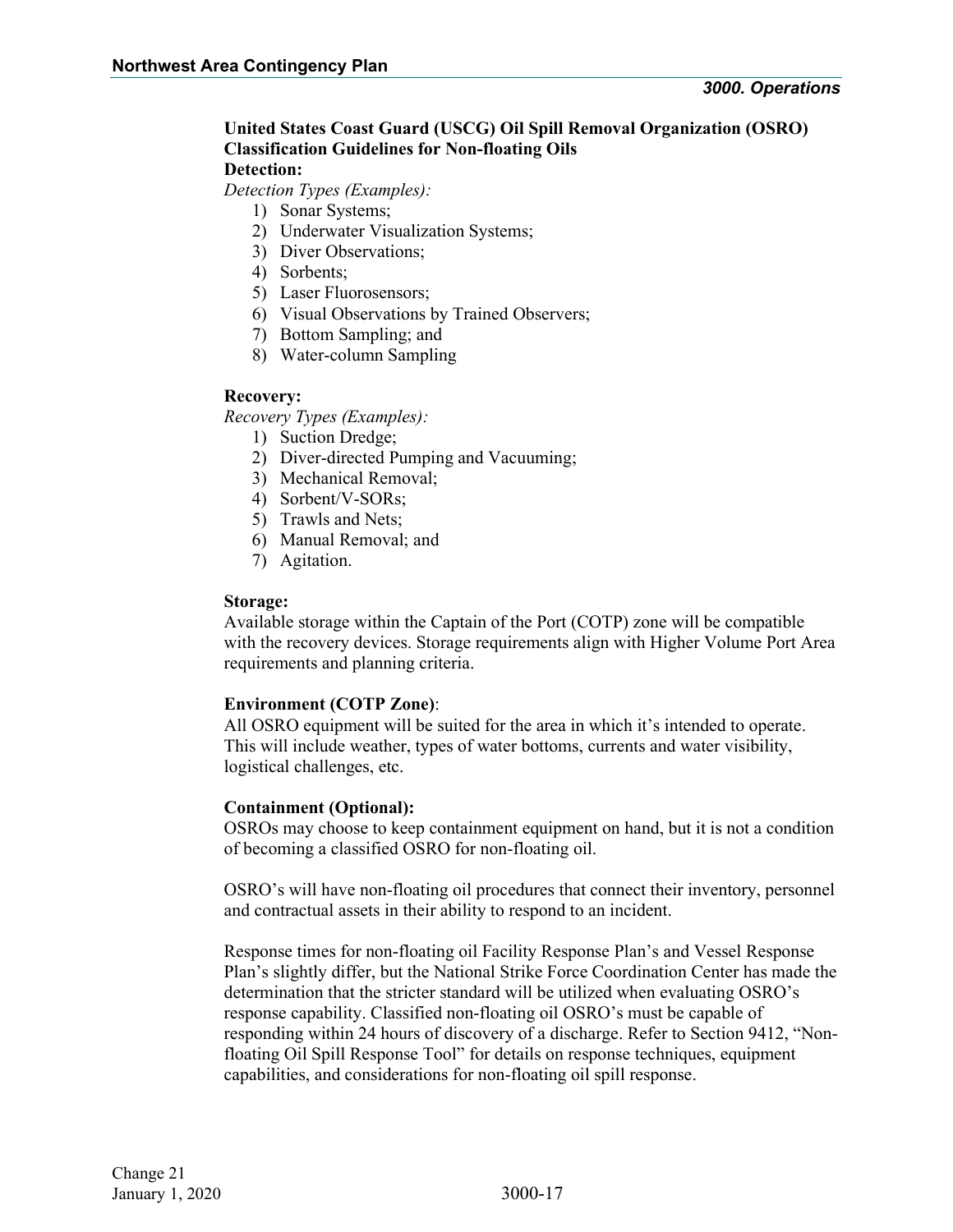# <span id="page-19-0"></span>**3320.3 Operational Safety Issues Associated with Bakken Crude Oil**

Because of the presence of up to 30 percent (by volume) light volatiles in Bakken Crude oil, the potential for fire and explosion is the single largest risk to responder and public health regarding this type of oil. Accordingly, extreme caution should be exercised during the initial stages of response. Operations should refer to the general response guidelines in the 2016 Emergency Response Guidebook prepared by the United States Department of Transportation – Pipeline and Hazardous Materials Safety Administration and Transport Canada.

# <span id="page-19-1"></span>**3320.4 Fast Water Oil Spill Response**

Oil spills in fast moving water above 1 knot require special tactics and can be difficult to control and recover due to the ease with which oil mixes with water and entrains under booms and skimmers. Fast currents also make deploying equipment and maneuvering on the water very difficult and dangerous due to the high forces exerted on boats and recovery equipment. Fast water accelerates many spill processes, necessitating quicker and more efficient responses compared to stagnant water or slow-moving current conditions. More experience and skill are needed to successfully complete responses.

For the purposes of the NWACP, "fast water" is defined as any current above 1 knot. Oil may begin to entrain under a boom at 0.7 knots; however, it is unrealistic and unnecessary to be that exact when responding to an oil spill, so the more generalized measure of 1 knot is used. Areas of fast water exist throughout the Northwest, including in Puget Sound, the Strait of Juan de Fuca, the Columbia River, Haro Strait, and most rivers.

In general, fast water spill response uses the same equipment as slow water spill response, but it is deployed in ways that account for the current. Examples include setting the boom on angles such that the oil flows along the boom rather than under it. The faster the current, the steeper the angle the boom must have to prevent boom failure. By setting up cascading booms, oil can be diverted away from sensitive areas or to containment or recovery devices near shore where currents are slower due to bottom frictional effects.

Rigging the angled booms can be time consuming. Additionally, the pressure put on the booms by the currents is substantial and creates safety hazards. To conduct these operations safely and efficiently, it is critical that experienced responders lead the deployment.

There are known "best practices" for responding in fast water, especially in challenging currents exceeding 2 knots. For example, a 10-inch boom with a 4 inch skirt and 6-inch freeboard works best in fast water, and anchoring boom in fast water requires anchors and lines that can withstand 3,000 pounds of force. Additional fast water techniques and practices are applied as well. There are some specialized pieces of equipment that are intended to improve fast water response, as described below.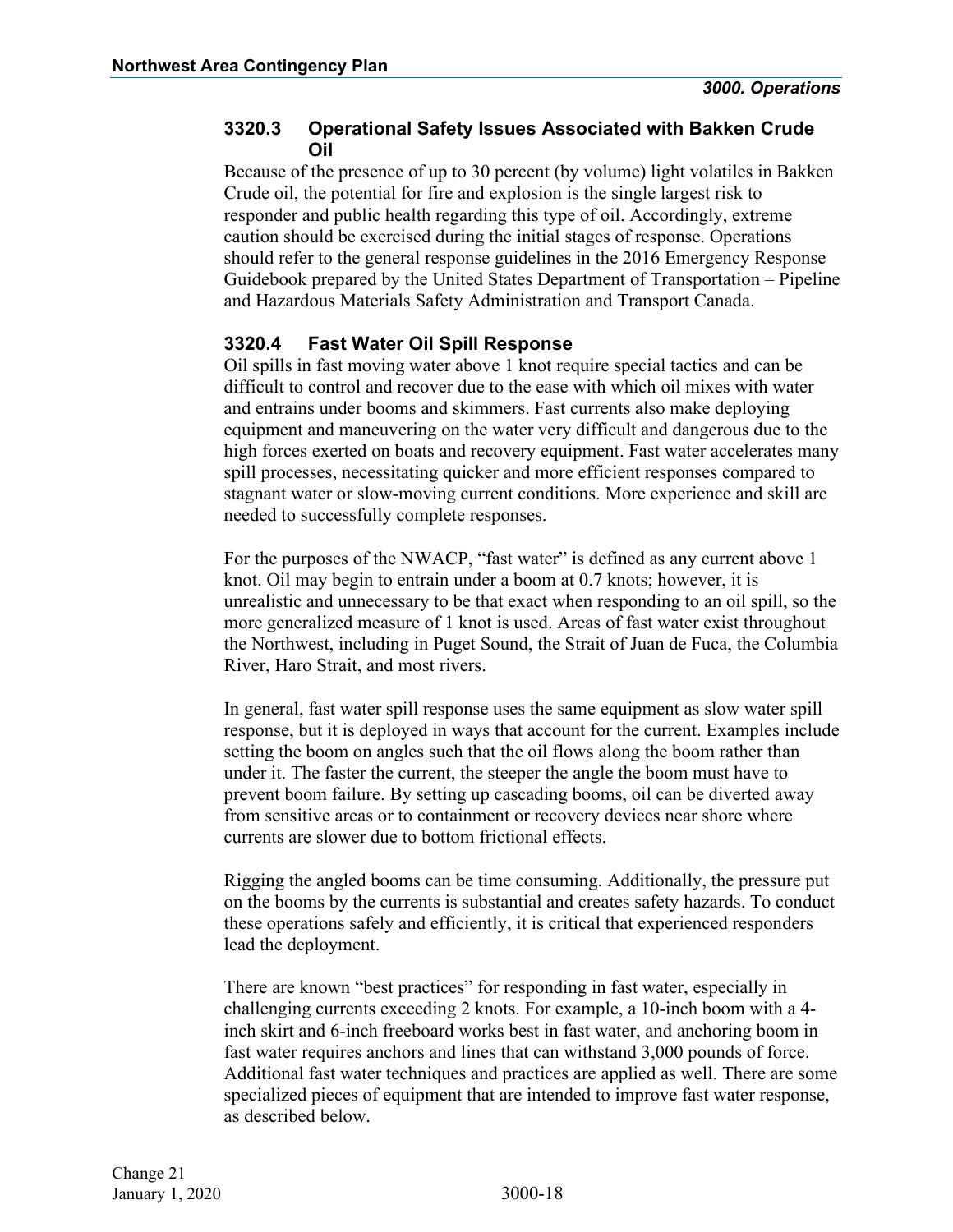A **BoomVane™** is a device for deploying oil containment boom into rivers and other waterways by harnessing the power of the current. A cascade of vertical vanes under the wave-rider float are designed so that the current pulls the vane into the center of the channel, in current speeds of 0.5 to >5 knots. The system can be operated in waters with heavy traffic and debris. The lightweight design and control rudder allow for easy retrieval and re-launching. The BoomVane™ can also be towed with a boat to operate a single vessel sweep system without the need for an outrigger arm. This piece of equipment can be used to hold one end of a boom in the center of the channel instead of setting up rigging from the opposite shoreline. For more details, see

[http://www.elastec.com/oilspill/containmentboom/boomvane/index.php.](http://www.elastec.com/oilspill/containmentboom/boomvane/index.php)

**Boom Deflectors** are installed between boom sections prior to deployment. The wing on the deflector is set at an angle against the water flow. As the water moves the deflector wing, the boom is also moved at an angle toward the shoreline. The speed of the current will determine the appropriate angle to set the wing. Faster currents will apply more force, and therefore less angle on the wing is needed to achieve the desired results. The Boom Deflectors are made from aluminum and are 80 inches long and 16 inches high, with a wing that is 60 inches long and 12 inches high. Two people using the handles built in at the top can easily move a deflector. This piece of equipment can be used to hold boom at an angle and reduce the amount of rigging required.

**NOFI Current Busters®** are a combination booming and collection system intended to be towed by a single boat. This system uses two booms in a V shape that is underlain by a net to concentrate the oil. At the base of the V, the boom widens out again in a loop to create a quiescent zone that acts both as a collection area and an oil water separator. Current Busters come in different sizes and can handle currents of 3 to 5 knots. This equipment improves the ability to collect and recover oil that is moving in currents. For more details, see [http://www.qualitechco.com/env/products/boom-vane.](http://www.qualitechco.com/env/products/boom-vane)

**The DESMI Speed-Sweep System** is a heavy-duty rubber boom recovery system designed to allow for the collection of oil at greater speeds. Once the pollutant has been collected at the cusp, a skimmer can be located at the apex and recovery can begin. The high efficiency DESMI Speed-Sweep System is designed to either connect to a Ro-Boom system or operate as an independent collection unit. It can be towed either between two vessels or by one vessel with a jib arm or paravane. The Speed-Sweep can collect oil up to speeds of 3 knots, which results in easier and quicker operations all round. This system allows the surface water and oil to be slowed by as much as 70%, which allows the oil to concentrate in the apex ready for collection. No head wave phenomena or planing will occur. For more details, see [http://www.desmi.com/advanced-sweep-systems/speed-sweep.aspx.](http://www.desmi.com/advanced-sweep-systems/speed-sweep.aspx)

**The MegaSecur Water Gate** is a water barrier technology that quickly stops the flow of a stream in order to create a water reserve, perform aquatic work, or stop the spread of a toxic spill. Recognized worldwide for its reliability, durability, and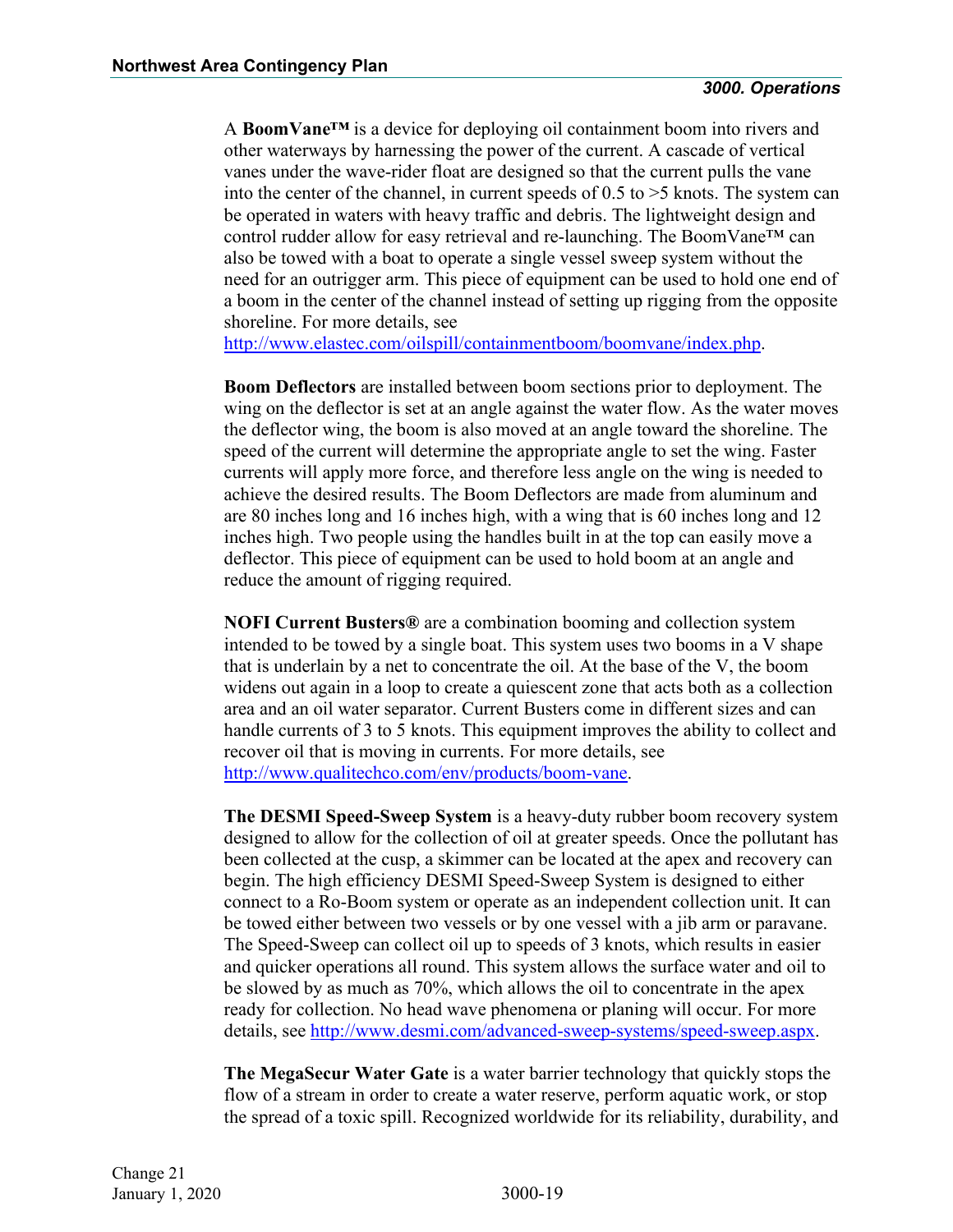ease to deploy, the "WA" category barriers adapt to all situations and all relief without exception. Models are available for water depths from 15 to 60 inches. For more details, please visit [http://megasecur.com/products/serie-wa/.](http://megasecur.com/products/serie-wa/)

# **Tactical Manuals**

The USCG has published two resources for fast water response. These remain the most commonly used manuals and are available online:

- Oil Spill Response in Fast Currents: A Field Guide, USCG Research and Development Center, 2001, Report No. CG-D-01-02 Available at: [http://wildpro.twycrosszoo.org/000ADOBES/OilSpill/Spills\\_FastCurrent.](http://wildpro.twycrosszoo.org/000ADOBES/OilSpill/Spills_FastCurrent.pdf) [pdf](http://wildpro.twycrosszoo.org/000ADOBES/OilSpill/Spills_FastCurrent.pdf)
- Oil Response in Fast Water Currents: A Decision Tool, USCG Research and Development Center, December 2002, Report No. CG-D-03-03 Available in Section 9302.

# <span id="page-21-0"></span>**3330 Monitoring Oil Movement**

The following best practices should be followed when monitoring oil movement:

- Conduct overflights and collect detailed photographic, video, low visibility, and/or infrared information
- Conduct computer modeling and develop oil spill trajectories. For support, contact the National Oceanic and Atmospheric and Administration (NOAA) Scientific Support Coordinator 206-526-6322 or 206-526-4883, also see Section 9106.1, "Federal Agency Response Partners: Roles and Contacts" for more information about the NOAA's role in spill response.
- Conduct shore-side and on-water assessments to monitor proximity of spill to sensitive areas (see "Shoreline Assessment" Job Aid at [http://response.restoration.noaa.gov/oil-and-chemical-spills/oil](http://response.restoration.noaa.gov/oil-and-chemical-spills/oil-spills/resources/shoreline-assessment-job-aid.html)[spills/resources/shoreline-assessment-job-aid.html\)](http://response.restoration.noaa.gov/oil-and-chemical-spills/oil-spills/resources/shoreline-assessment-job-aid.html).

# <span id="page-21-1"></span>**3340 Remote Sensing during Oil Spill Response**

Many factors must be considered when contemplating the use of remote-sensing technology during an oil spill response. There are three basic arenas in which the sensors can operate:

- **Terrestrial platforms (land or water-based): these platforms can support** observers using visual means of detection, cameras (single frame, television, infrared, etc.), and/or radar.
- Aircraft (manned helicopters, manned fixed wing, or drones): these platforms can support visual observers, cameras (same as terrestrial), radar (of various types), infrared, lasers (of various types), microwave, and/or ultraviolet.
- Satellites: these platforms typically use electronic detection means, mostly types of radar.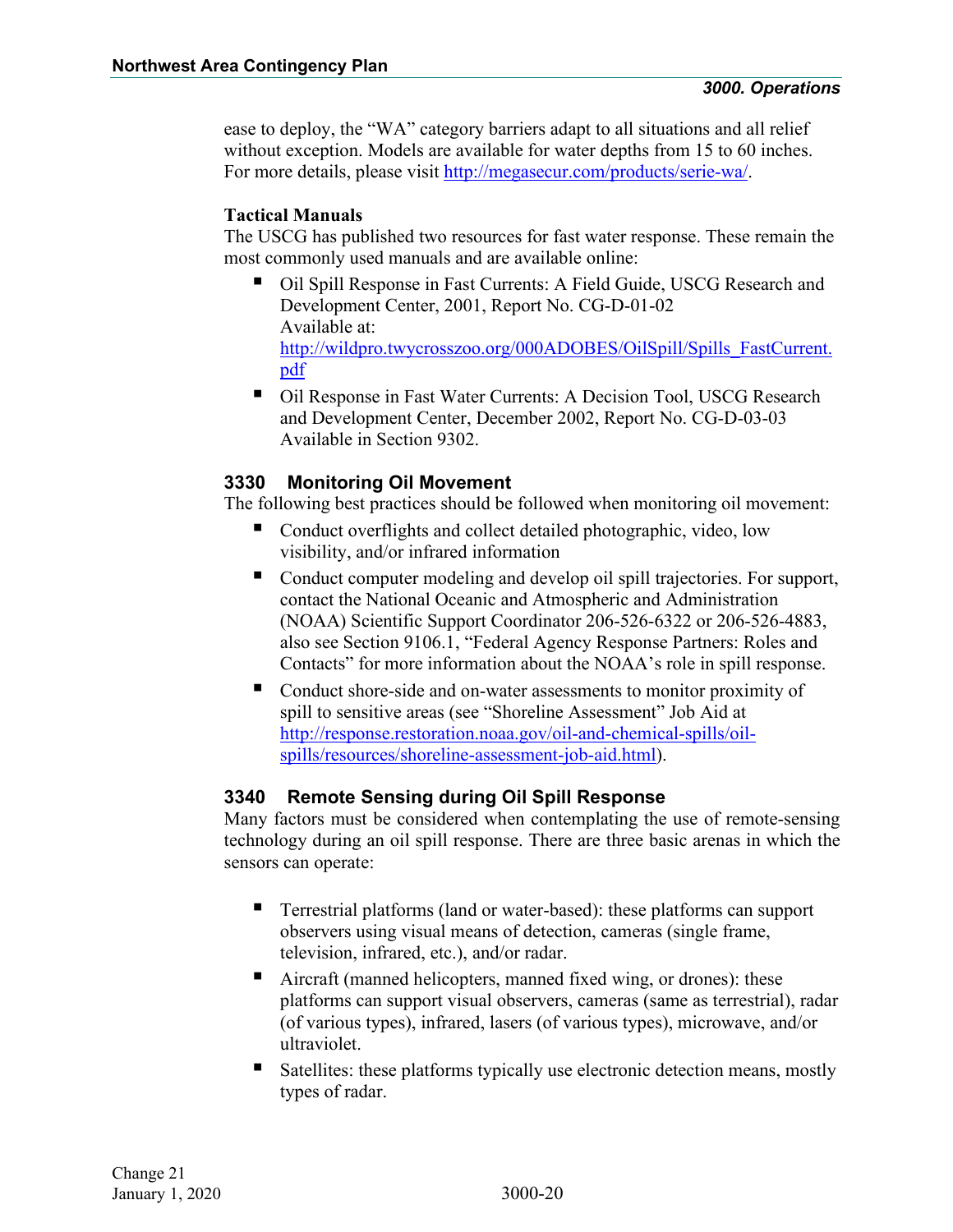All sensor/platform packages provide different spatial resolutions, dwell times, on-scene ("delivery") times, planning requirements for use, swath widths, detection thresholds, analysis times, difficulty of data interpretation, false detection rates, weather limitations, and costs. Additionally, there are dramatic differences in each sensor's capabilities to accomplish specific tasks. Of interest to the response effort are such things as slick size, description, and movement; relative oil thickness; location of the thickest oil; type of oil being observed; etc. In addition, various environmental conditions have a bearing on the sensor. For example, darkness, fog, rain/snow, sun location, and cloud coverage, etc. are important considerations.

The geometry of the situation also plays an important role. A sensor at high altitude is able to "see" a larger area, but typically at a lower resolution than would be obtainable by a platform operating at a lower altitude. Moreover, many sensors, including visual, lose detection capability at certain acute angles.

In general, increased capability comes with increased cost. At the high end, these costs can be extraordinary. In addition, no single sensor package will give all the information desired at a given spill under all conditions. At the high end, the very sophisticated laser-based sensor packages may be able to give more information; however, most of the information is merely "nice to know" and is of little value to the actual response. For instance, absolute oil thickness is of little value if a much less expensive sensor will provide a sufficiently reliable estimate of relative thickness for the purpose of guiding response actions. Also, classification of the oil type and characteristics would likely be of little value when such information can be easily obtained from the spiller or from the first responders on scene.

Region 10 currently has access to the following remote sensing tools:

# **Terrestrial**

In addition to visual observation (mostly from a vessel), the USCG Sector Puget Sound Joint Harbor Operations Center has the capability to view various camera feeds throughout the marine waters of northwest Washington using the Sensor Management System. This system is a joint USCG/United States Navy application that captures federal, state, local, and port partner sensor feeds and vessel track data throughout this area, displaying them on a global information system display. This system also includes optical and infrared cameras.

In the event of a significant spill, the FOSC has the ability to contact the Joint Harbor Operations Center where one of the 24-hour watch standers can view the affected area on the Sensor Management System, giving a broader view of the spill and any hazards that might be present that cannot be seen from the shore.

# **Aircraft**

In addition to customary visual observation from helicopters and fixed wing aircraft, the following are available:

King County Sheriff helicopter with infrared capability, and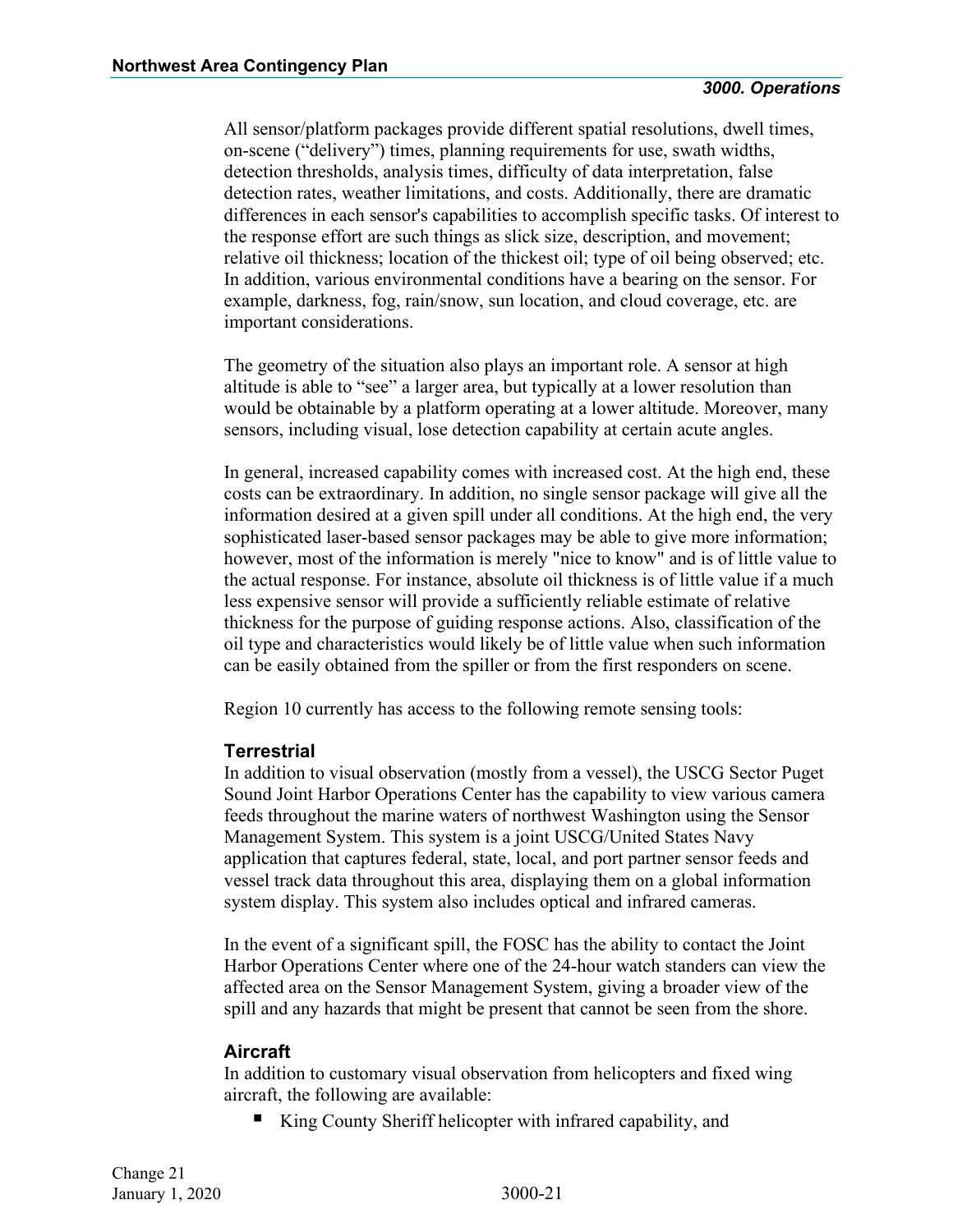Washington State Patrol fixed wing aircraft with infrared capability.

#### **Satellite**

Both commercial and military satellite platforms exist.

A literature search reveals the following sensor technologies, each with its own set of capabilities and limitations that could potentially be useful for oil spill response. The NWAC Science Response and Technology Workgroup will study these sensors in greater depth for inclusion in future updates to the Northwest Area Contingency Plan:

- Next generation infrared,
- Ultraviolet,
- Microwave,
- **Laser,**
- Laser-acoustic, and
- Various satellite platforms.

#### <span id="page-23-0"></span>**3350 Dispersants**

According to the NCP, for areas that are not Pre-Authorized or No-Use Zones, (as described in Section 4610), the FOSC must request approval for the use of dispersants from the RRT, in particular; there must be concurrence from the affected state and the United States Environmental Protection Agency (EPA), with consultation with the United States Department of the Interior and United States Department of Commerce.

In preparation for RRT approval, typically the UC will trigger a process to evaluate the applicability of dispersant use for the specific conditions of that incident, by setting that as an objective. During the time that the EU is following its procedures (Section 4610) for evaluating whether dispersant use is appropriate for the specific incident, the Operations Section should also be conducting its own preparations, including ordering of resources, described in further detail below.

The types of oils typically produced or transported in Washington offshore waters are oils imported from Alaska such as Alaska North Slope crude oil or oil imported from foreign countries into northwest ports; oils from Canadian sources, including Alberta crude and dilbit; and a range of fuel oil types that could be spilled from a variety of marine industrial activities (e.g., fuel tanks from ships, cargoes of small tankers).

Dispersants typically work best on spilled oil with a relatively low viscosity at the time of treatment and when there is wave energy to mix the dispersant into the oil. Viscous and emulsified oil typically may not disperse as effectively as fresher oil, even with sufficient mixing. Therefore, the window of opportunity for application of dispersants is small, meaning that all preparations, authorizations, and logistics must be undertaken as expeditiously as possible while ensuring thorough adherence to all appropriate regulations and notifications.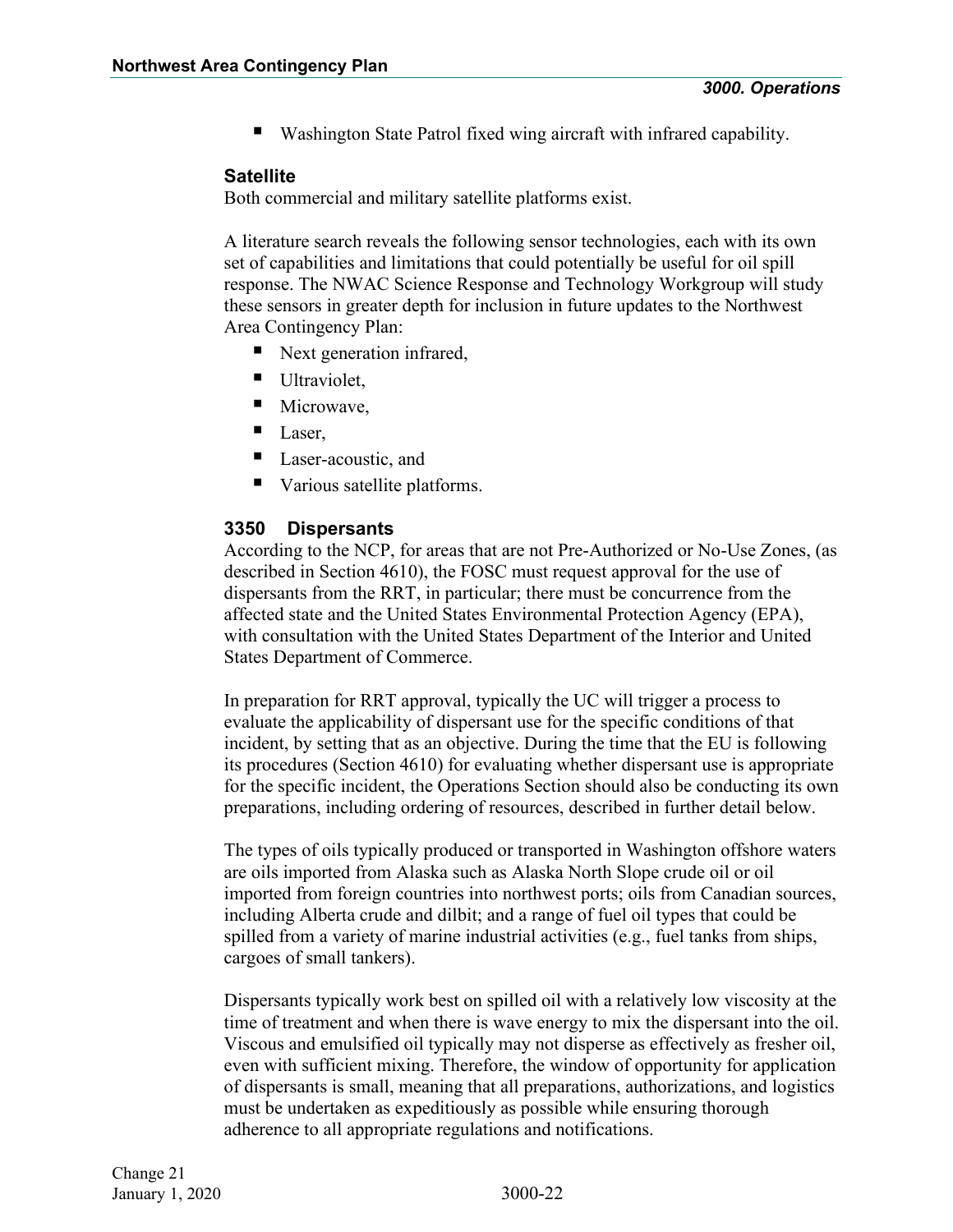Dispersants are typically applied using either a vessel or aircraft-mounted spraying unit. Spray systems need to be able to apply the appropriate dispersant dosage in droplets that are the appropriate size. Droplets that are too small can be subject to wind drift; those that are too large will pass right through the oil slick. Both the flow rate and the droplet size are a function of the spray bar pressure and nozzle type. Application systems should be calibrated prior to use, preferably with the specific dispersant type to be used. This determination should be made in the Operations Section during the preparation for the RRT dispersant use approval decision.

Approved dispersants are listed in the NCP Product Schedule [\(https://www.epa.gov/emergency-response/ncp-product-schedule-products](https://www.epa.gov/emergency-response/ncp-product-schedule-products-available-use-oil-spills)[available-use-oil-spills\)](https://www.epa.gov/emergency-response/ncp-product-schedule-products-available-use-oil-spills) as per Subpart J of the NCP. In the Northwest, dispersant stockpiles are maintained by some of the OSROs.

As a best practice and if time allows, before dispersant applications proceed, a small test should be conducted, in which dispersants are sprayed on a portion of the slick. Once dispersant operations are underway, a monitoring/observation program should be established to monitor the safety of operations, and observations of wildlife in the area, in addition to Special Monitoring of Applied Response Technologies (SMART) protocols to monitor of the effectiveness of the application

[\(http://response.restoration.noaa.gov/sites/default/files/SMART\\_protocol.pdf](http://response.restoration.noaa.gov/sites/default/files/SMART_protocol.pdf) ).

Operations will develop Daily Operational Plans using these guidelines as a minimum:

- Dispersant must only be applied by experienced spray applicators and in accordance with manufacturer instructions.
- The persons applying dispersant are responsible for the calibration and operation of the spraying system, and the safety and maintenance of the application platform.
- Droplet size is the key variable influencing dispersant effectiveness. Undersized droplets (e.g., fog or mist) will be lost through drift and evaporation. Oversized droplets will punch through the oil and be lost in the water column.
- Only undiluted concentrate dispersant is applied from aircraft. Dispersant should, where possible, be applied into the wind and parallel with the slick.
- Dispersant should be applied in a methodical and continuous manner to ensure that the entire target area is treated.
- Spraying effort should concentrate on the thickest sections, and/or the leading edges, of oil that threatens sensitive areas. Use visual observation or remote sensing to locate the thickest concentrations of oil.
- Thick portions of the slick may require several applications.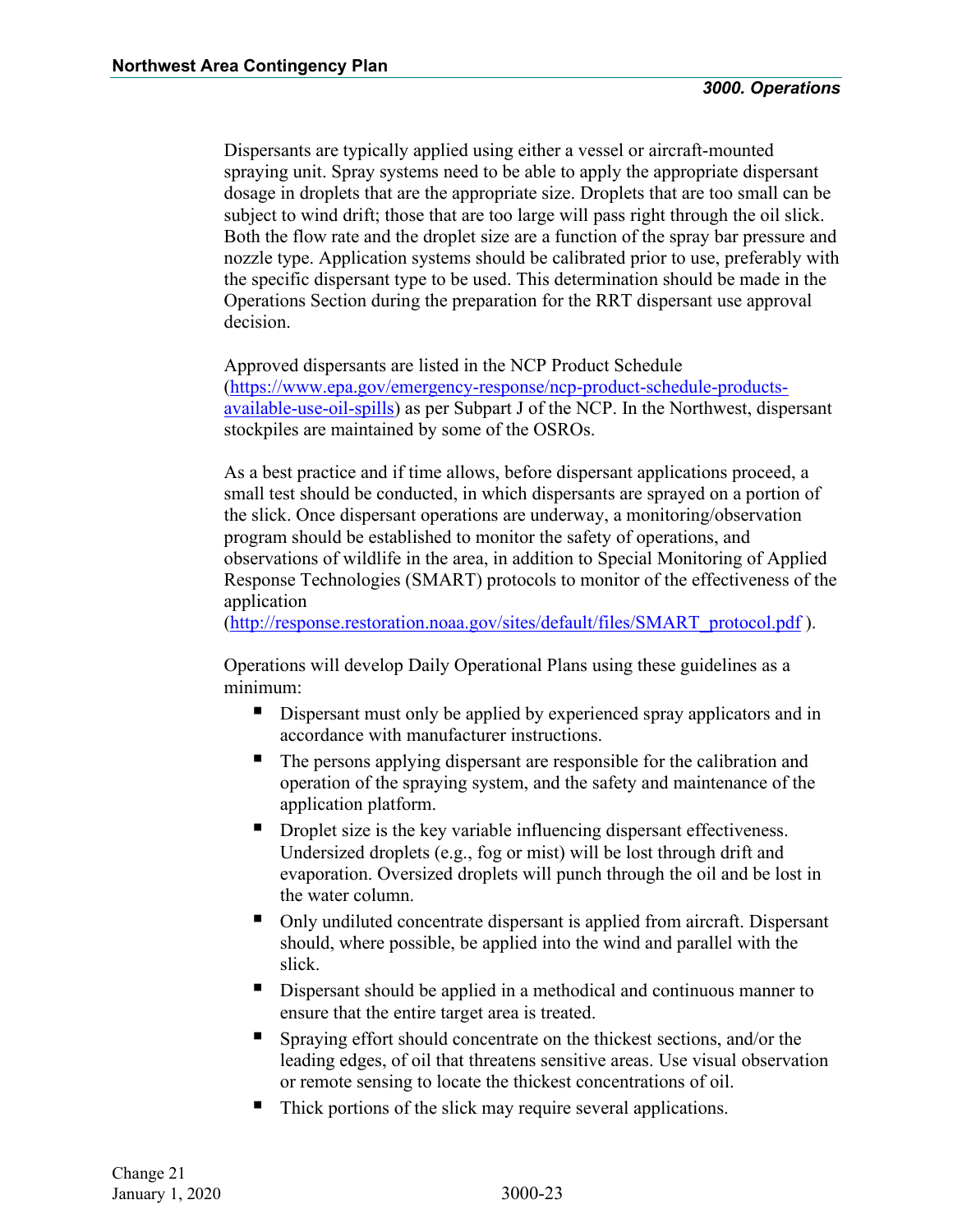- Oil sheen should not be sprayed with dispersant.
- In general, aerial application is preferred over vessel application. The altitude of the aircraft should be as low as possible.

Dispersant applications must be monitored to confirm whether or not dispersant use is effective. The SMART protocols are the accepted protocols for monitoring dispersant applications and should be utilized. However, dispersant applications should not be delayed simply because monitoring is not in place. The policy of the RRT is that visual observation (Tier 1 of SMART) is the minimum level of monitoring during a dispersant application. Once a dispersant application operation is a potential option, the Operations Section should immediately request deployment of the USCG Strike Team to the spill site if dispersant use is likely. The Strike Team maintains monitoring capabilities for SMART monitoring and can typically deploy a team within 2 hours of notification. The USCG FOSC will typically deploy the Strike Team.

A decision to end dispersant application due to poor effectiveness should ideally be based on SMART monitoring results. Review all aspects of the application and monitoring for possible reasons why dispersant application may be ineffective, including:

- Dispersant formulation,
- Application ratios (increase or decrease oil: dispersant ratio),
- Application methods,
- Monitoring methods,
- $\blacksquare$  Interpretation of monitoring results
- Oil weathering, and
- Weather conditions.

Further details regarding how SMART field data should be interpreted and utilized to make decisions on adjustments to or termination of dispersant application can be found in the SMART Manual [\(http://response.restoration.noaa.gov/sites/default/files/SMART\\_protocol.pdf\)](http://response.restoration.noaa.gov/sites/default/files/SMART_protocol.pdf).

# <span id="page-25-0"></span>**3360 Shoreline Cleanup**

Under certain conditions, it will be appropriate to take actions to remediate the effects of oil on shorelines. Other conditions may dictate that no actions should be taken. The primary goal of any shoreline countermeasure is the removal of oil from the environment with no further injury or destruction to that environment, ideally to help enhance the treated area's ability to recover.

To best assess and determine the appropriate treatment options for affected shoreline, the SCAT provides a comprehensive program of assessment, monitoring, and treatment recommendations for affected shorelines. On USCG spills, SCAT is typically run from the EU within the Planning Section. The EPA may choose to run this from within the Operations Section for inland spills.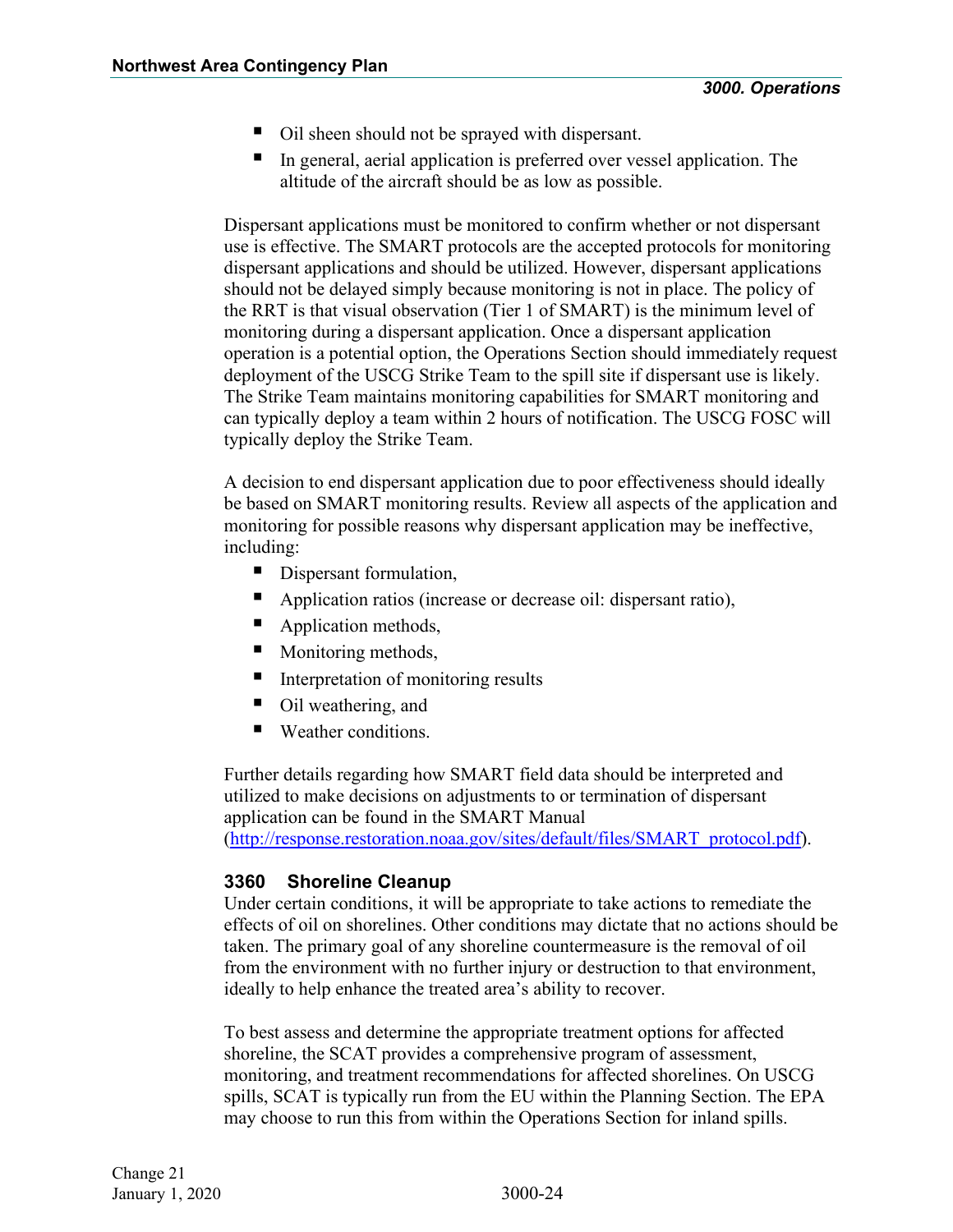Once a spill occurs, typically the EU will begin to develop a SCAT plan within the first day of a response, and the Operations Section will need to coordinate with the SCAT Coordinator to ensure appropriate interaction of the shoreline assessments and treatment recommendations with the shoreline cleanup tactics being used. The SCAT program and process typically leads the development of the Treatment Endpoints for shorelines, which will guide the Operations Section when their work on shorelines is complete.

#### **Access to Shorelines for Cleanup**

Access to shoreline areas may be accomplished from the water, land, or air. Deployment from the water usually involves using shallow water platforms such as landing craft and skiffs. Access from a land-based response utilizes trucks, allterrain vehicles, or other four-wheel drive vehicles, while access from the air may be possible by helicopter. For coastal spills in the Pacific Northwest, access by air to some remote regions may be the only option. In some cases, permission for entry onto private property must be obtained first.

### **Passive Oil Recovery**

Shoreline cleanup is usually carried out in stages, starting with the removal of the heaviest accumulations of oil, which reduces the risk of recontamination by floating oil. Passive recovery can be applied to shorelines that have already been oiled to help keep the re-mobilizing oil from refloating and migrating to other non-impacted shorelines. Passive recovery can be deployed along shorelines prior to shoreline assessment occurring. Passive recovery can also be used to line the inside of a containment, diversion, or exclusion boom as an effective collection technique.

Shoreline cleanup operations can produce a significant solid waste stream; all wastes generated must be measured, stored, and disposed of according to the approved Disposal Plan (Sections 4325 and 9405).

# <span id="page-26-0"></span>**3370 Removal and Disposal**

Ensure adequate disposal of released substances. Moving of hazardous substances off site must comply with regulations promulgated under the Resource Conservation and Recovery Act (RCRA). Under certain circumstances, some of the procedural requirements of the RCRA regulations can be waived. The specific circumstances are described in the RCRA regulations (see Section 4315, "Resource Conservation and Recovery Act" for RCRA guidance).

- Outline the disposal plan, prepared with the EU and in accordance with the disposal guidelines found in Section 4325 and Section 9405, "Disposal Guidance for Washington State and Oregon State."
- Comply with federal, state, and local disposal laws/regulations:
	- Obtain necessary permits.
- Determine the volume of oil or hazardous substance for disposal and possible recovery credit.
- Take measures to minimize waste: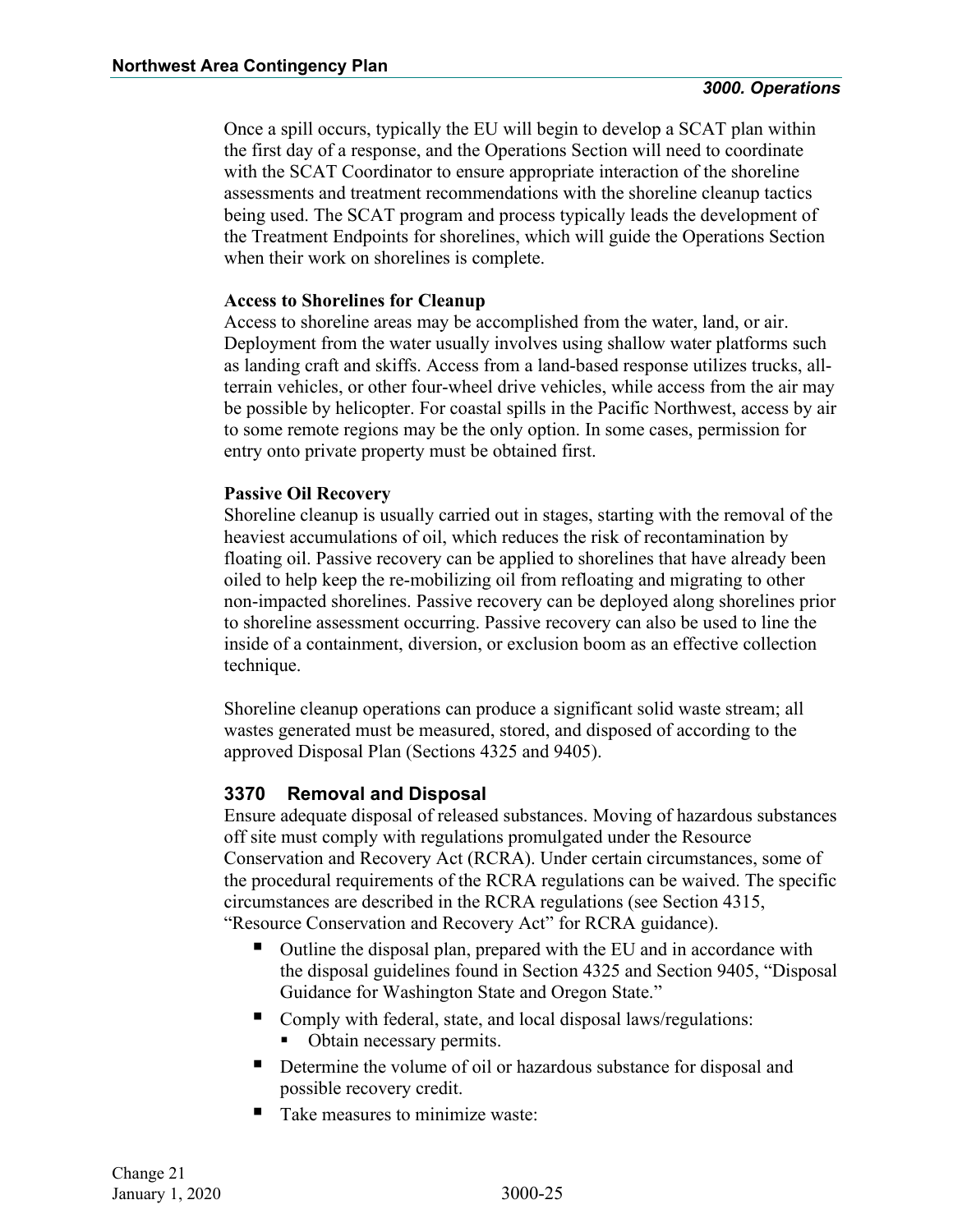- Segregate clean from contaminated waste.
- **Line storage area to contain contaminated waste.**
- Identify disposal locations (on site vs. offsite).
- Secure transportation for product disposal.

# <span id="page-27-0"></span>**3380 Demobilization**

The following actions should be taken when demobilizing from the site:

- Complete final survey.
- Clean/return equipment.
- Survey/replace equipment.
- Restore damaged areas in consultation with appropriate Natural Resource Trustees and property owners.

# <span id="page-27-1"></span>**3390 Salvage**

Before, during, and/or after an oil spill or potential incident, salvage assistance may be required. A salvage plan may be developed within the response organization for, but not limited to, vessel stranding, vessel sinking's and rescues (towing). The IC/UC will review and approve or disapprove the salvage plan based on the resulting risk to human life, port security, and the environment.

Initial rescue efforts will have priority over pollution response efforts, to the extent that they may interfere. Subsequent to any rescue efforts, the pollution response efforts and salvage efforts may be conducted concurrently. The On-Scene Coordinator will prioritize actions when interference between salvage and pollution response efforts cannot be eliminated.

USGC COTPs have jurisdiction over vessel salvage; this does not preclude any other agencies' interests with respect to spill prevention or response. Ecology would normally be part of the Salvage/Source Control Group.

For general guidelines to follow in responding to an incident that requires salvage operations, refer to United States Navy Salvage Manual Volume 1–6 [http://www.supsalv.org/00c2\\_publications.asp?destPage=00c2&pageId=2.6](http://www.supsalv.org/00c2_publications.asp?destPage=00c2&pageId=2.6) and Section 5230 for Resource Listings.

For additional salvage guidance, see the Sector Columbia River or Sector Puget Sound Salvage Annex to the Marine Transportation Security Plan. For specific salvage resource lists also see the Western Response Resources Inventory at [http://www.wrrl.us/.](http://www.wrrl.us/)

Contacts for Salvage References and Support:

- Navy Supervisor of Salvage:
	- Supervisor of Salvage Operations (202) 781-2736
	- After hours and on weekends (NAVSEA Duty Officer) (202) 781- 3889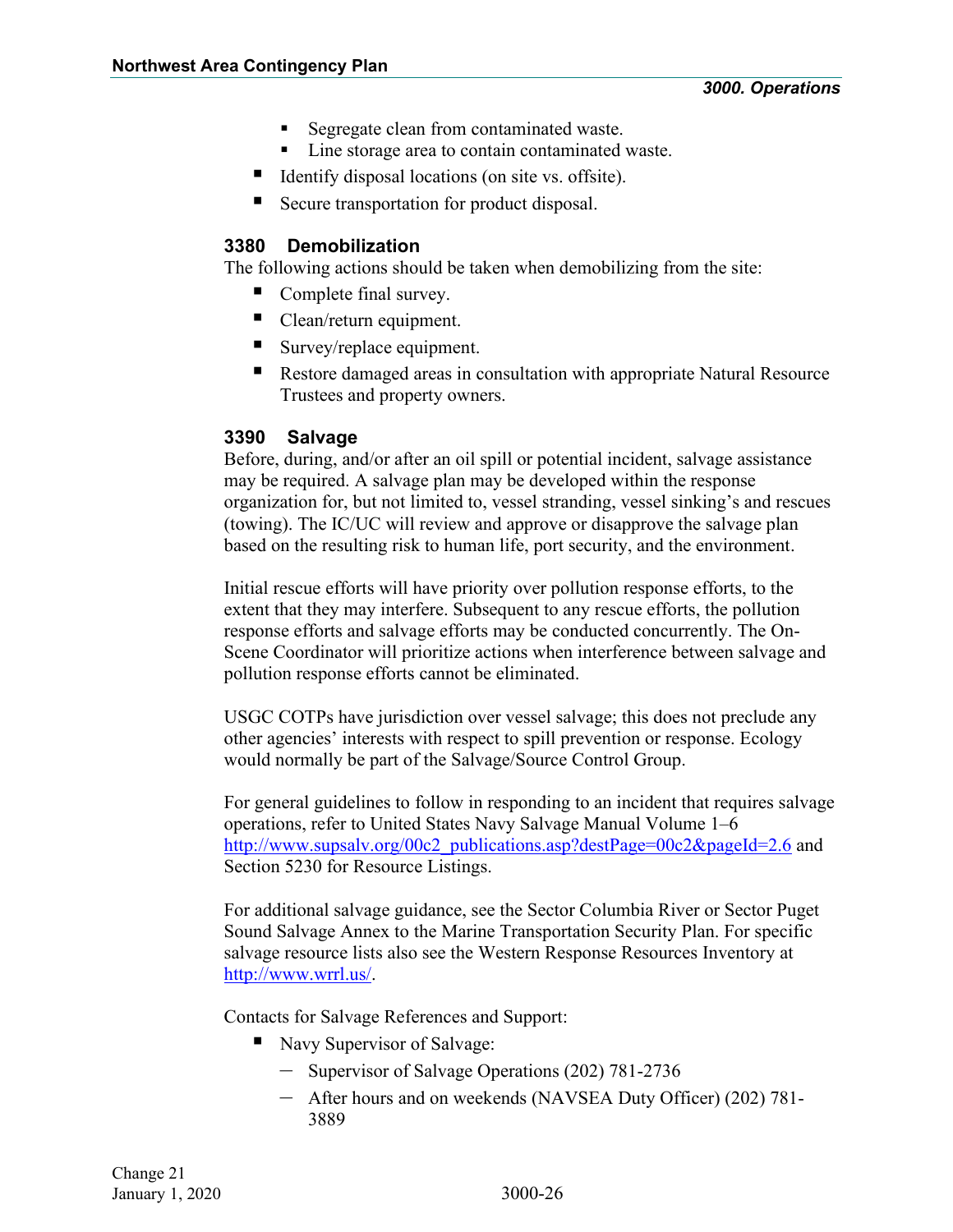- Switchboard (202) 781-1731
- Office of the Director of Ocean Engineering Supervisor of Salvage and Diving (SUPSALV) [http://www.supsalv.org](http://www.supsalv.org/)

SUPSALV can provide the services of naval architects, may provide the services of naval salvage vessels, and has access to contracts that will provide the services of commercial salvers and equipment. SUPSALV has developed and has available software for rapid analysis of longitudinal strength and intact/damaged stability; the software is known as Program of Ship Salvage Engineering.

- USCG Marine Safety Center Salvage Team:
	- During business hours: (202) 327-3985 Duty email: **SERT.Duty@uscg.mil**
	- After hours, contact the USCG Headquarters Command Center: (202) 327-3985

The USCG Marine Safety Center Salvage Emergency Response Team can evaluate vessel stability, hull strength, and salvage plans and may be available to go on scene. The Marine Safety Center may be able to provide vessel plans, if the ship is U.S. flagged.

- United States Army Corps of Engineers:
	- Vessel PUGET Supervisor: 206-498-8795
	- Vessel PUGET Captain: 206-399-0358

The United States Army Corps of Engineers can respond to floating logs, debris, and navigational hazards, including derelict vessel up to 30 feet in length. A majority of this response work is conducted by the vessel PUGET, a 104-foot vessel with a 20-ton crane, typically moored at the Hiram M. Chittenden Locks in Seattle.

NOTE: Be prepared to provide the following information when calling for support: brief description of services required, location, urgency, point of contact, and telephone number. If the task is urgent and requires immediate mobilization, this fact should be clearly articulated and include a statement that funding will be provided by separate correspondence.

- $\blacksquare$  Ecology
	- Through Washington Department of Emergency Management 24-hour number: (800) 258-5990

Ecology can provide response and reviews of salvage or lightering plans.

# <span id="page-28-0"></span>**3400 Responding to Rail Incidents**

Parties that offer for transportation, accept for transportation, transfer, trans-load, or otherwise handle hazardous material for transportation via rail are required to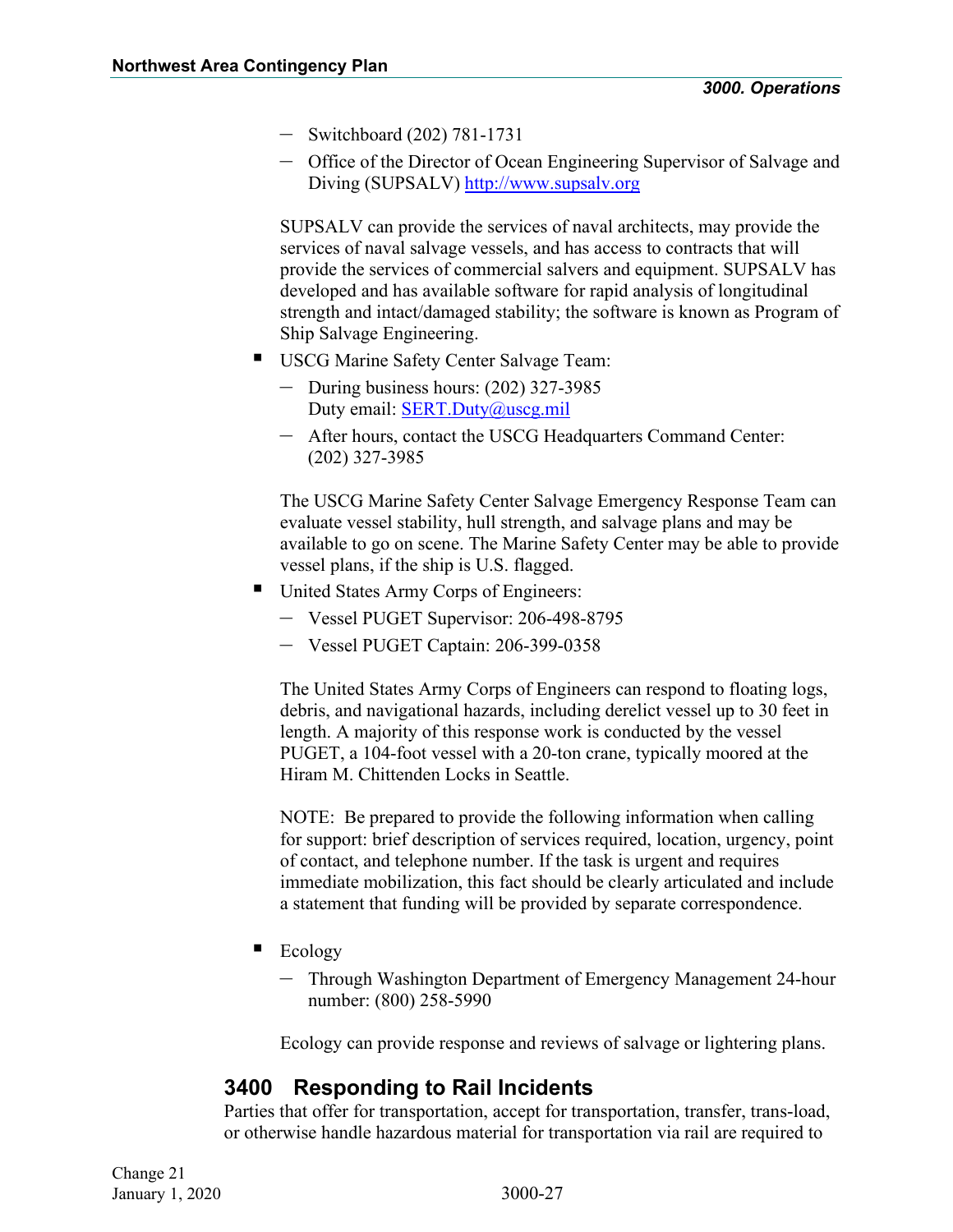have the following available at all times: the basic description and technical name of the hazardous material, immediate hazards to health, risks of fire or explosion, immediate precautions to be taken in the event of an incident or accident, immediate methods for handling fires, and initial methods for handling spills or leaks in the absence of fire and preliminary first aid measures. They must also provide an emergency response telephone number of a person who is either knowledgeable regarding the hazardous material being shipped and has comprehensive emergency response and incident mitigation information for that material, or has immediate access to a person who possesses such knowledge and information. The emergency response number may be the number for the shipper, consignee, beneficial owner, or contract services provider (e.g., CHEMTREC). When a service provider is used, the shipper must register with the company and provide safety data sheets and contact telephone numbers. During an emergency when the contract provider is called, the provider will provide responders with shipment information and will then contact the shipper and pass along the information. At this point, the shipper will contact the first responders. More information on requirements can be found in 49 Code of Federal Regulations 172 Subpart G.

In general, rail carriers transport products on lines that they own. However, there are a variety of agreements that allow carriers to operate on lines owned by other companies. Regardless of whose trains are operating on the line, the track owner is responsible for the emergency response phase of the incident. Once the emergency is over, cleanup or other monitoring work may be transferred to the transporter. Where trackage rights do not exist, the shipment continues to its destination after being transferred at an "Interchange Point." At this Interchange Point, the responsibility shifts to the new line owner.

Currently, there are no requirements for the amount of response resources that track owners must have in order to respond to an incident on their lines. Below is a summary of resources available to several rail owners operating in Washington, Oregon, and Idaho. The rail companies surveyed for this information are Burlington Northern Santa Fe Railway (BNSF), Union Pacific Railroad (UP), Genesee & Wyoming, Inc. (Portland and Western Railroad, Puget Sound and Pacific Railroad), and Tacoma Rail/Tacoma Municipal Belt Line.

**Incident Management:** Once a derailment involving hazardous materials is detected, the local Public Safety Answering Point (PSAP or 9-1-1 center) is alerted. Local emergency services are then dispatched and respond to the scene to conduct a scene size-up, request additional resources, establish incident command, and initiate strategies to protect life, property, and the environment from fire and hazardous materials.

As additional local, state, federal, tribal, and private resources arrive, the command structure evolves into a UC with the following key positions:

- Local Agency Having Jurisdiction (or local on-scene spill coordinator);
- State OSC;
- Federal OSC, typically EPA and/or USCG;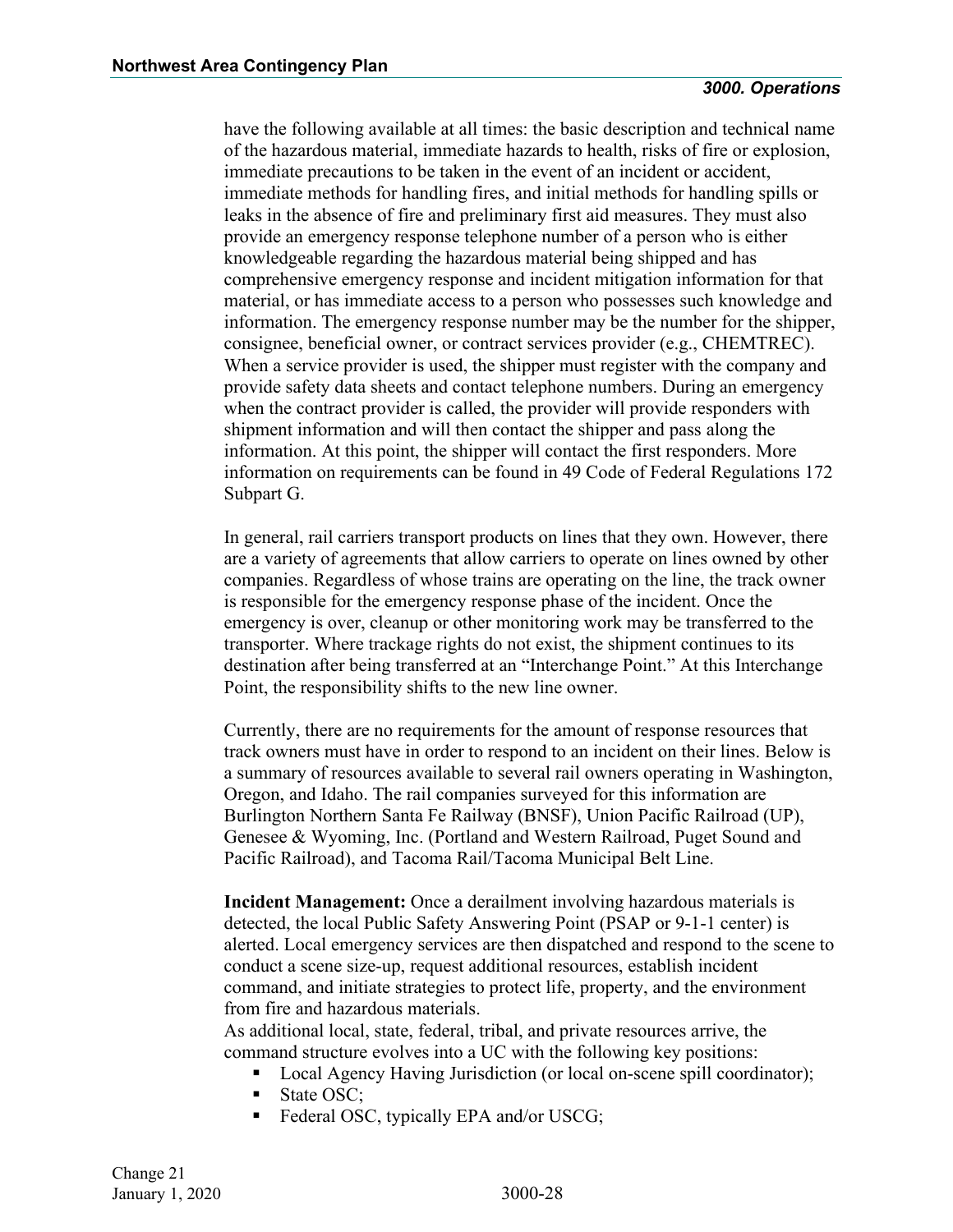- **Tribal representative; and**
- Responsible Party representative

UC will establish incident objectives that take into consideration and attempt to integrate existing local, railroad, state, federal, and tribal emergency response plans. Stakeholder agencies who do not have jurisdiction, authority, or a financial responsibility for the event – but have available resources and a vested interest in its outcome – will establish an Agency Representative who will report to the incident Liaison Officer. Upon assessing the scope and community-wide impacts of the incident, UC may request an Incident Management Team to support UC over multiple operational periods.

**Air Monitoring:** Air monitoring resources vary according to organization. The initial air monitoring may be conducted by the local first responders and HAZMAT teams until additional resources arrive such as OSCs and OSROs. The capabilities of these responders can vary depending on their location and the resources available to them. This air monitoring would be used to inform responder and public safety decisions.

Several of the carriers rely on their response contractors to provide air monitoring. In general, this air monitoring would be performed specifically for cleanup operations and not necessarily to support public safety decision making. BNSF has a more robust air monitoring program than the other providers, called the Tactical Toxicology program that is designed to provide air monitoring information for the incident. BNSF has the ability to cascade additional air monitoring equipment into the region as well as toxicologists and industrial hygienists. BNSF's air monitoring program will support response activities and public safety decisions in coordination with the local IC/UC. UP has the same ability to bring in contractors that specialize in toxicology and environmental health to support public health and safety decisions.

In all rail incidents, the decisions regarding public safety will be made by the local IC/UC.

**Resources for Fire Fighting:** In general, resources for combating a fire resulting from a train incident will come from local fire departments. BNSF and UP have additional resources, including foam trailers staged in Montana, Washington, and Oregon. Rail owners may also maintain contracts with private industrial firefighting companies.

In Oregon, both BNSF and UP have partnered with the Oregon Office of State Fire Marshal to pre-position eight (8) firefighting foam trailers that are hosted by fire departments with 24/7 staffing to deploy them to an incident.

**Spill Response Equipment:** In general, initial spill control at a train incident involving the release of hazardous materials will be implemented by first responders, local OSCs, or HAZMAT teams. Rail owners all contract with at least